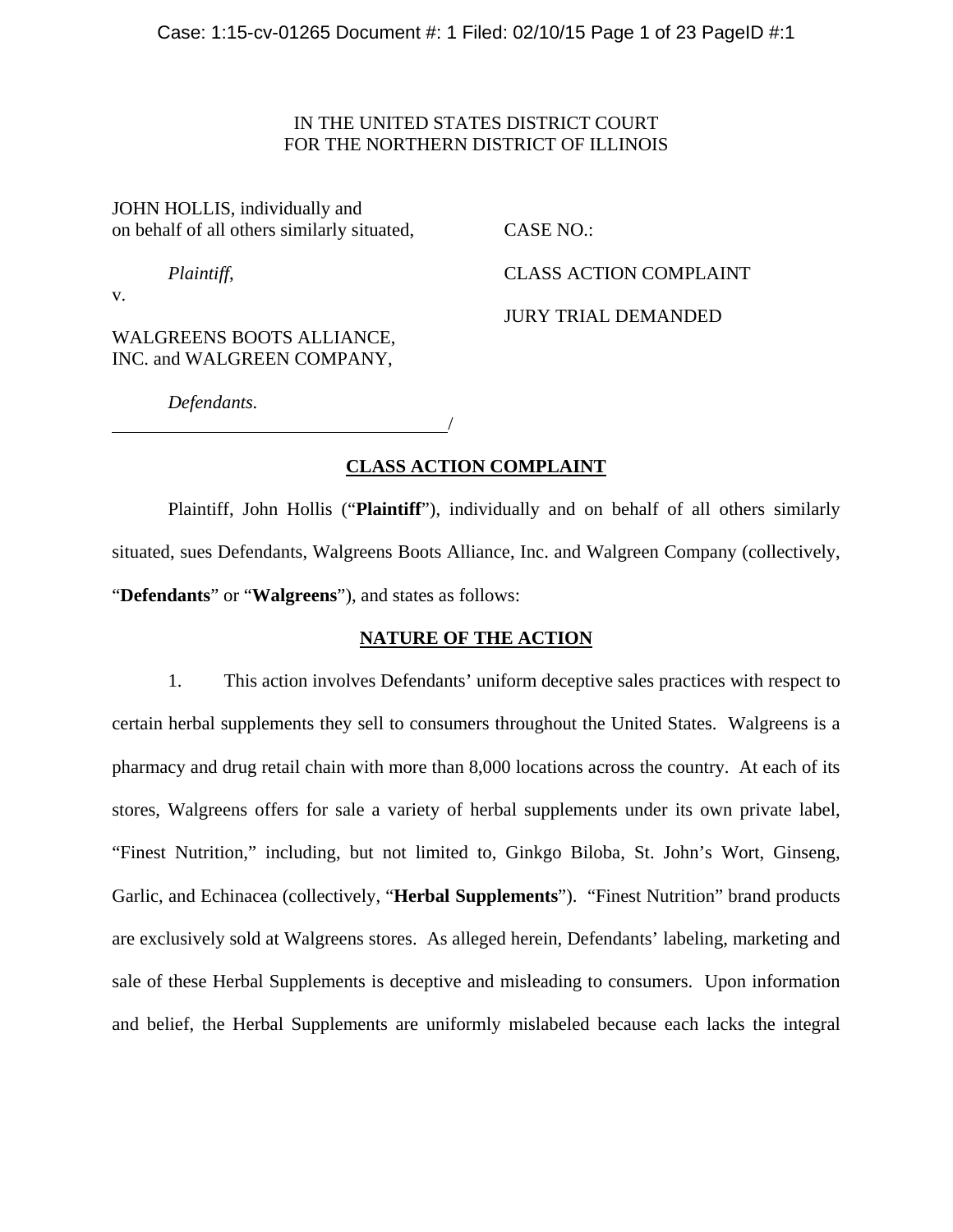## Case: 1:15-cv-01265 Document #: 1 Filed: 02/10/15 Page 2 of 23 PageID #:2

ingredient listed on the product label. Instead, each contains contaminants, substitutes and fillers that are not identified on the product label.

2. The contamination, substitution, and false labeling of the Herbal Supplements constitute a deceptive business practice.

## **PARTIES, JURISDICTION AND VENUE**

3. Plaintiff, John Hollis, is a resident of Sellersburg, Clark County, Indiana.

4. Defendant Walgreens Boots Alliance, Inc. is incorporated in Delaware with its principal place of business in Deerfield, Cook and Lake Counties, Illinois.

5. Defendant Walgreen Company is incorporated in Illinois with its principal place of business in Deerfield, Cook and Lake Counties, Illinois. It is a wholly-owned subsidiary of Defendant Walgreens Boots Alliance, Inc.

6. This Court has original jurisdiction pursuant to 28 U.S.C. § 1332(d)(2) in that the matter in controversy, exclusive of interest and costs, exceeds the sum of value of \$5,000,000 and is a class action in which Class Members are citizens of a state different from Defendants.

## **GENERAL ALLEGATIONS**

7. Walgreens conducts business throughout the United States and operates more than 8,000 stores in all 50 states.

8. In addition to selling products manufactured by others, Defendants also market and sell hundreds of their own private-label products at their stores across the United States.

9. The present complaint concerns "Finest Nutrition" branded Herbal Supplements, including Ginkgo Biloba, St. John's Wort, Ginseng, Garlic, and Echinacea.

10. "Finest Nutrition" is Defendants' store brand of Herbal Supplements, which is offered exclusively at Walgreens stores throughout the United States.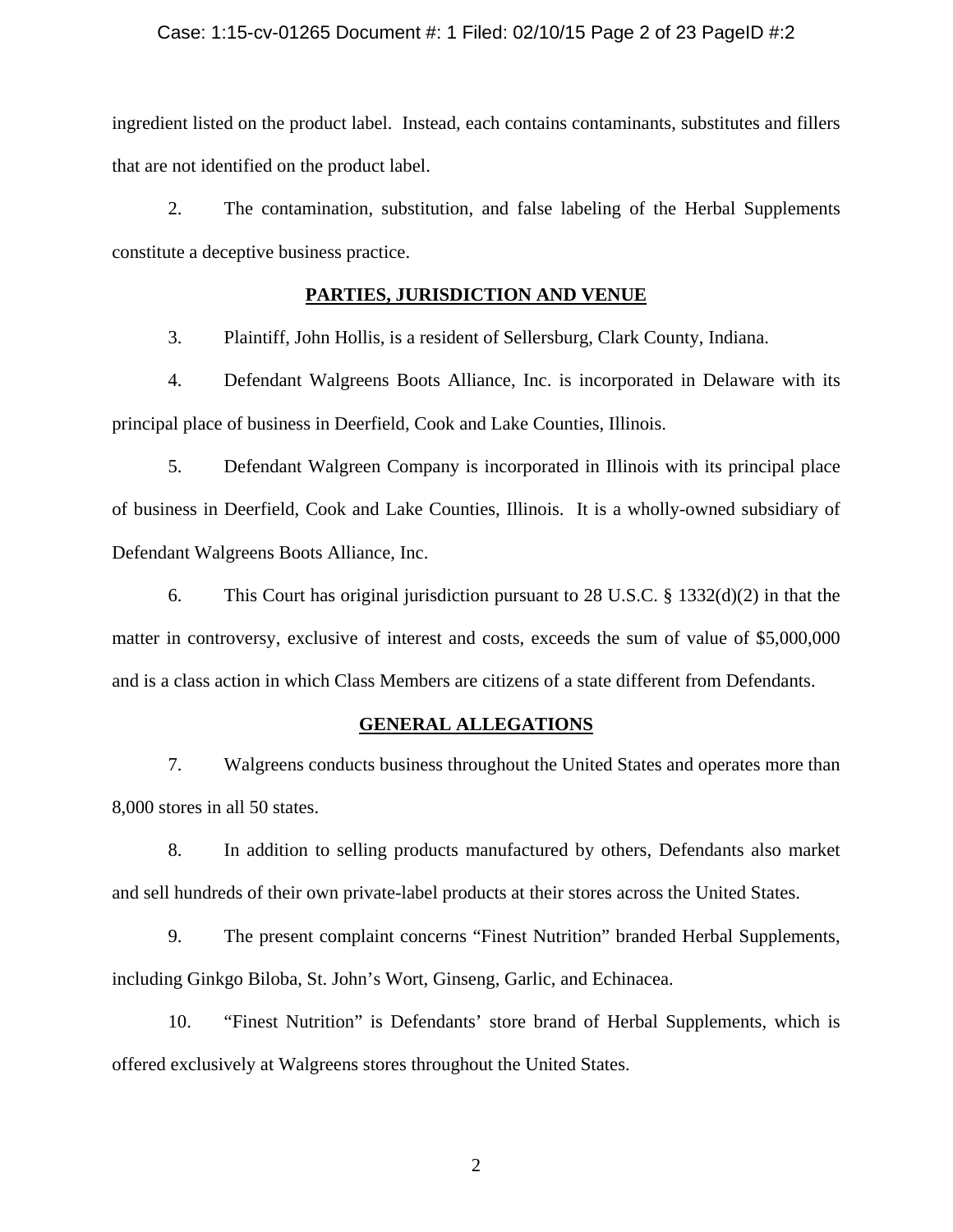### Case: 1:15-cv-01265 Document #: 1 Filed: 02/10/15 Page 3 of 23 PageID #:3

11. Defendants represented on the labels of these Herbal Supplements that they contained Ginkgo Biloba, St. John's Wort, Ginseng, Garlic, and Echinacea, respectively. Contrary to their labeling, tests have revealed that the above products do not contain these herbs. In particular, testing revealed that Defendants' "Ginkgo Biloba" contained no Ginkgo Biloba and instead contained oryza, commonly known as rice; Defendants' "St. John's Wort" contained no St. John's Wort and instead contained allium, oryza and dracaena (garlic, rice and tropical houseplant, respectively); Defendants' "Ginseng" contained no Ginseng and instead contained allium and oryza; Defendants' "Garlic" contained no Garlic and instead contained palm, dracaena, wheat and oryza; and Defendants' "Echinacea" contained no Echinacea and instead contained allium and oryza. These undisclosed contaminants, substitutes and fillers are known allergens and, as a result, it is imperative that their inclusion in the above-listed products be disclosed to consumers.

12. While plants have been used for medicinal purposes for thousands of years, the use of herbal supplements has increased dramatically in the United States over the last several decades. Indeed, herbal supplements are more popular today than ever before, and plants of all kinds are currently being studied for their health benefits. It is widely accepted that herbal supplements can be effective treatments for a variety of conditions. As a result, consumers who purchase such products reasonably expect that they will actually contain the herbs identified and listed as ingredients on the label. In other words, reasonable consumers who purchased Defendants' "Finest Nutrition" branded Ginkgo Biloba, St. John's Wort, Ginseng, Garlic, and Echinacea believed those products actually contain the herbs as labeled.

13. In short, consumers who purchased Defendants' Herbal Supplements were duped. Instead of receiving "Finest Nutrition" branded Ginkgo Biloba, St. John's Wort, Garlic, Ginseng,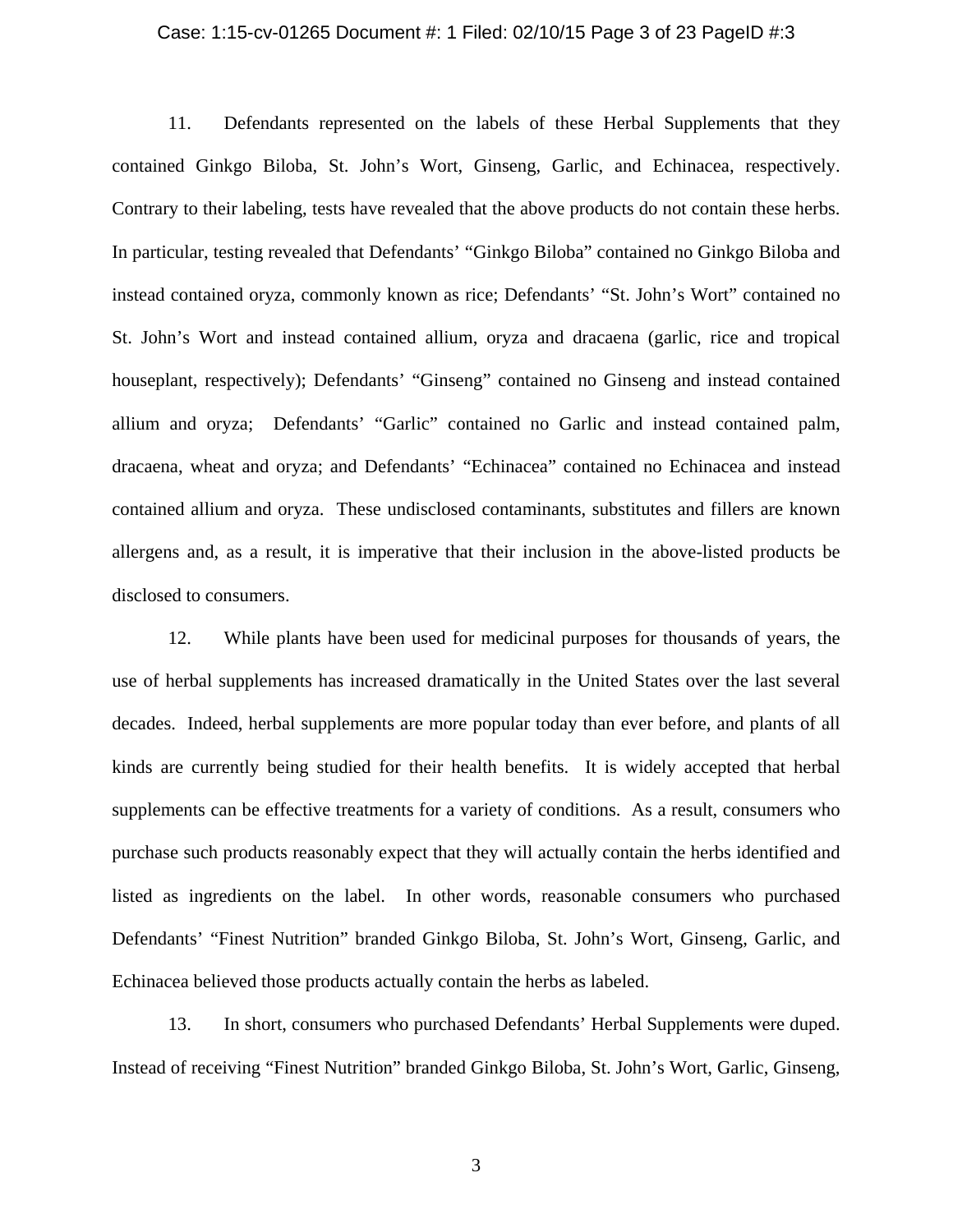## Case: 1:15-cv-01265 Document #: 1 Filed: 02/10/15 Page 4 of 23 PageID #:4

and Echinacea, consumers received worthless products that did not match the ingredients listed on their labels.

14. On February 3, 2015, the New York Attorney General served Walgreens with a "Cease and Desist Notification," indicating that an investigation and testing conducted on behalf of the Attorney General's Office found that Walgreens' "Finest Nutrition" Ginkgo Biloba, St. John's Wort, Garlic, Ginseng, and Echinacea did not contain these herbs, as listed on the product labels. Rather, these products contained undisclosed substances or substances other than what was represented on their labels. In the Notification, attached hereto as "Exhibit A," the New York Attorney General affirmed that only 18% of Defendants' products that were tested yielded DNA matching the product labels. The Attorney General also indicated in the Notification that contamination, substitution and falsely labeled herbal products constituted deceptive business practices and presented considerable health risks for consumers.

15. Plaintiff and Class Members did not know or have reason to know that Defendants' Herbal Supplements did not contain the herbal ingredients listed on their labels. Plaintiff and any other consumers acting reasonably in the same circumstances likely would be deceived and believe that the "Finest Nutrition" branded Ginkgo Biloba, St. John's Wort, Garlic, Ginseng, and Echinacea contained the listed ingredients.

16. Plaintiff and Class Members relied upon the representations on Defendants' product labels to their detriment. Plaintiff and Class Members acting reasonably in the same circumstances would not have purchased these products had they known they were not actually Ginkgo Biloba, St. John's Wort, Garlic, Ginseng, and Echinacea. Plaintiff and the Class have been damaged by Defendants' deceptive and misleading labeling on these worthless products, and they are entitled to a refund of the purchase price of the products.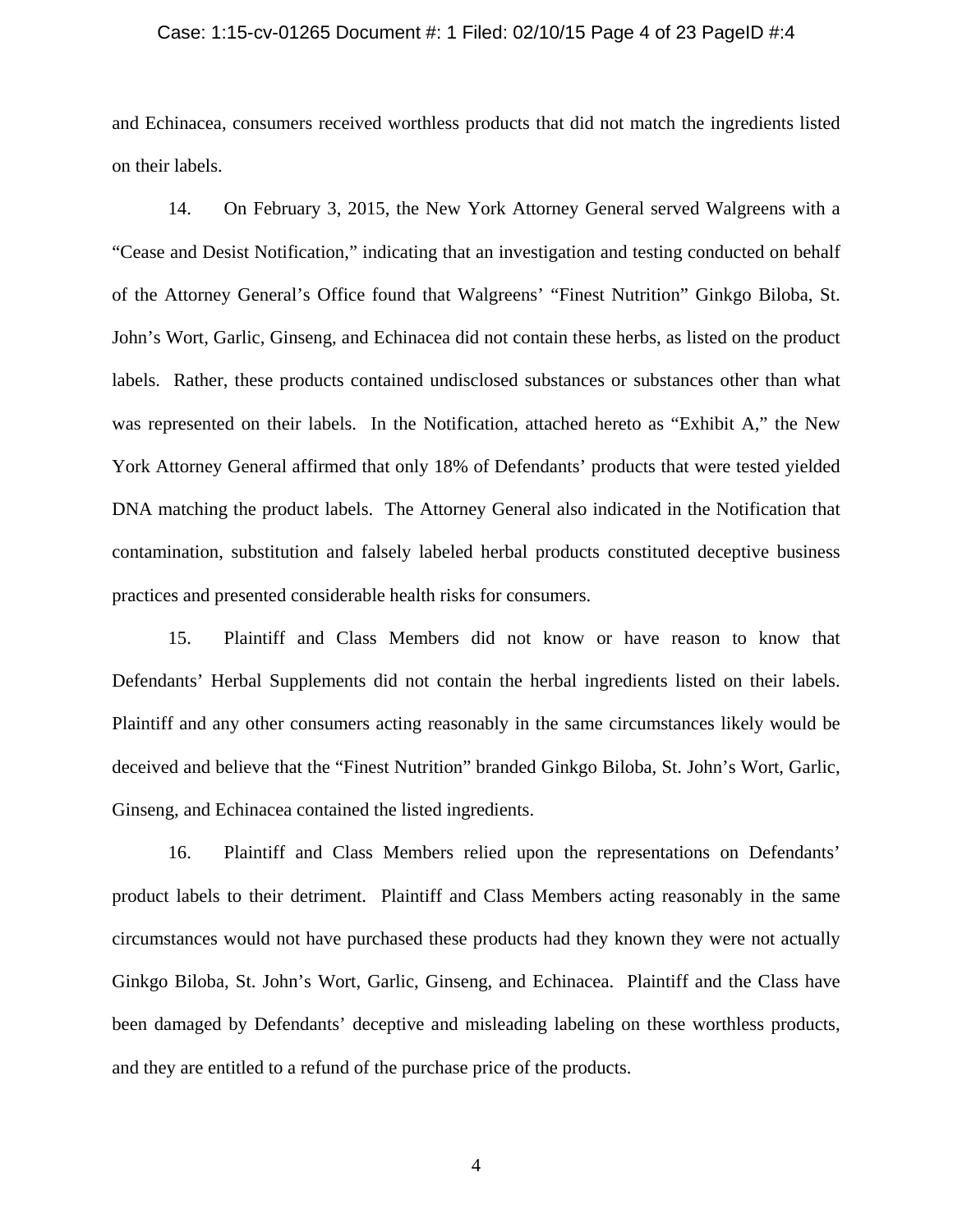## **PLAINTIFF'S PURCHASE OF DEFENDANTS' PRODUCTS**

17. Plaintiff is a "consumer" as meant within the Illinois Consumer Fraud and Deceptive Business Practices Act, 815 ILCS 505/1, *et. seq.*

18. For at least the past four years, Plaintiff purchased "Finest Nutrition" branded Ginkgo Biloba (the "**Product**") from a Walgreens store located in Sellersburg, Indiana. Most recently, Plaintiff purchased the Product in or around January 2015.

19. Before purchasing the Product, Plaintiff reviewed the Product label, which expressly claimed that the Product contained Ginkgo Biloba. When Plaintiff purchased the Product, he reasonably believed that it contained Ginkgo Biloba, and that the Product did not contain any additional undisclosed ingredients.

20. Unbeknownst to Plaintiff and Class Members, the Ginkgo Biloba that Plaintiff and Class Members purchased did not include the ingredients identified on the label. As described above, testing confirmed that Defendants' "Finest Nutrition" branded "Ginkgo Biloba" did not contain any Ginkgo Biloba and instead contained rice.

21. Had Plaintiff known that the Product did not actually contain Ginkgo Biloba and that it contained undisclosed contaminants, substitutes, and fillers, he would not have purchased the Product.

22. As a result of the foregoing, Plaintiff and Class Members have suffered damages.

#### **CLASS ACTION ALLEGATIONS**

23. Pursuant to Federal Rules of Civil Procedure 23(a), (b)(2) and (b)(3) and as detailed in the individual counts below, Plaintiff brings this action on behalf of himself and all others similarly situated. Specifically, Plaintiff seeks to represent the following persons ("**the Class**" or "**Class Members**"):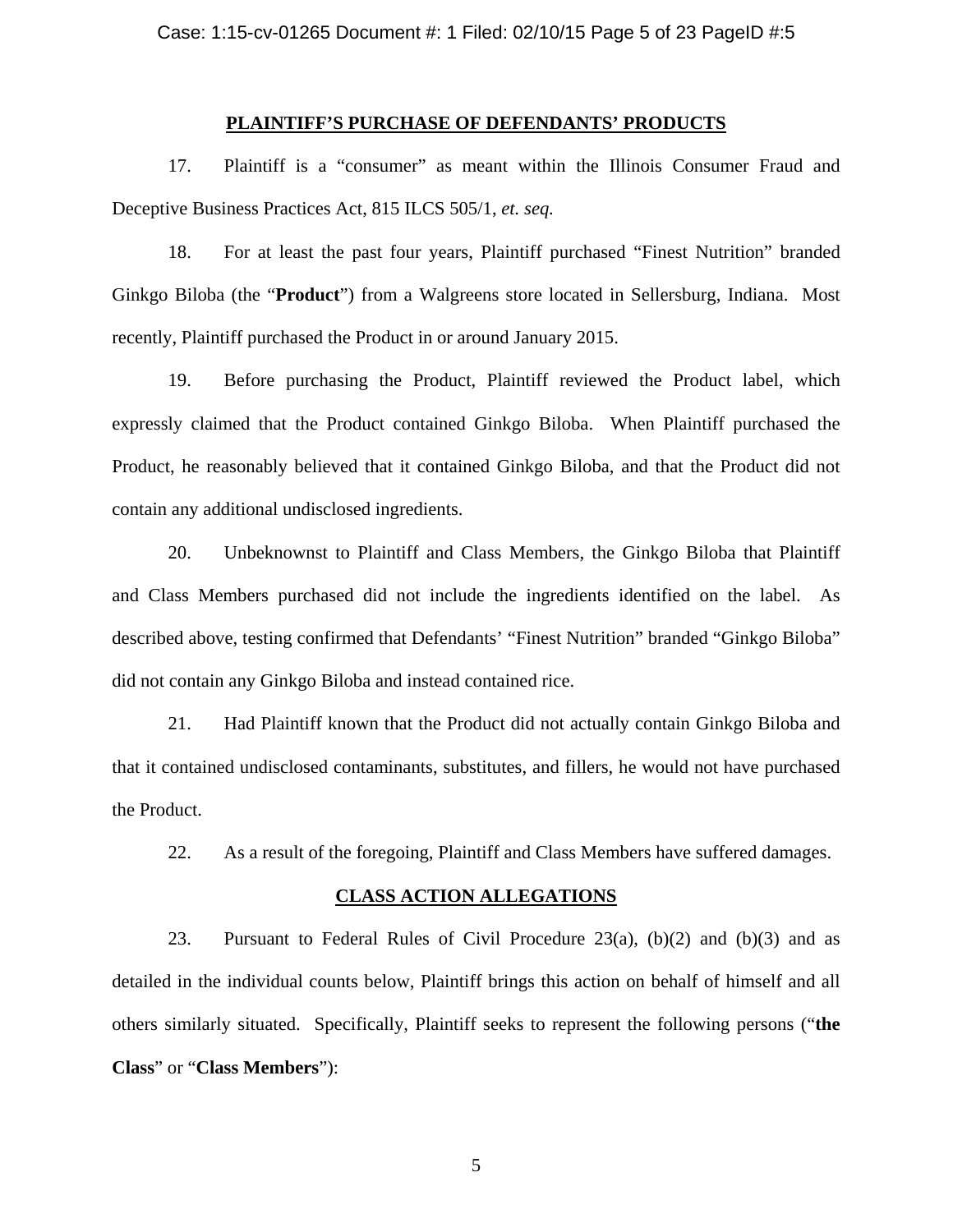All persons within the United States who, between February 10, 2012 and the present, purchased "Finest Nutrition" branded Ginkgo Biloba, St. John's Wort, Ginseng, Garlic, and Echinacea from Walgreens Boots Alliance, Inc. and/or Walgreen Company.

The Class is subject to amendment as needed.

24. Excluded from the Class and Sub-Class are Defendants, their employees, agents, and assigns, and any members of the judiciary to whom this case is assigned, their Court staff, and Plaintiff's counsel.

25. Also excluded from this action are any claims for personal injury, wrongful death and/or emotional distress.

## **Numerosity**

26. At the time of filing, Plaintiff does not know the exact number of putative Class Members. However, the thousands of Walgreens store locations throughout the United States, coupled with the popularity of the Herbal Supplements, affirms that Class Members likely number in the tens or hundreds of thousands, and are geographically dispersed throughout the country.

27. The alleged size and geographic disbursement of the putative Class, and relatively modest value of each individual claim, makes joinder of all Class Members impracticable or impossible.

## **Predominance of Common Questions of Law and Fact**

28. This action involves common questions of law and fact, which predominate over any questions affecting only individual Class Members. The common legal and factual questions include, but are not limited to, the following:

a. whether the product labeled as "Finest Nutrition" brand Ginkgo Biloba actually contains Ginkgo Biloba;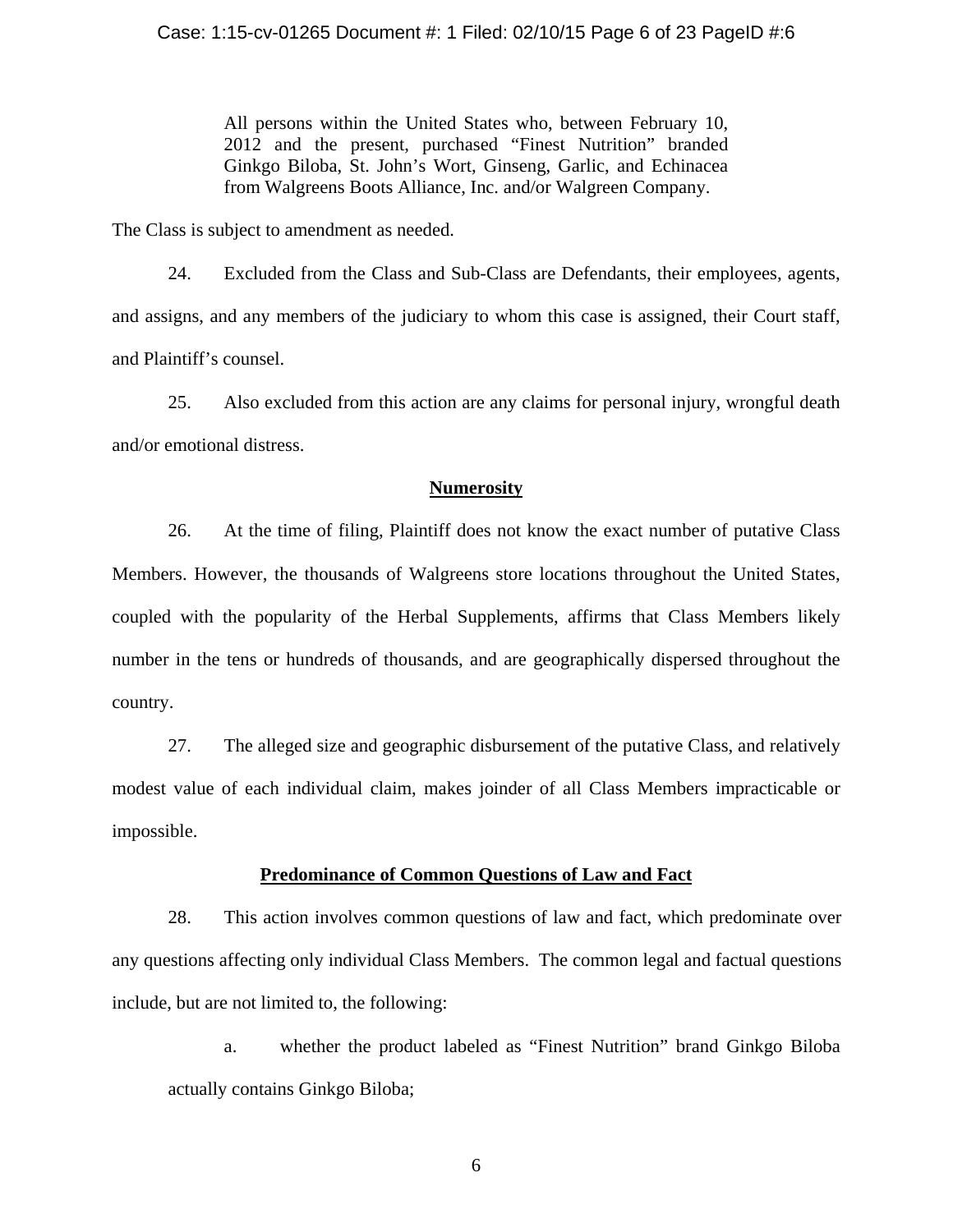## Case: 1:15-cv-01265 Document #: 1 Filed: 02/10/15 Page 7 of 23 PageID #:7

b. whether the product labeled as "Finest Nutrition" brand Ginkgo Biloba actually contains undisclosed contaminants, substitutes or fillers;

c. whether the product labeled as "Finest Nutrition" brand St. John's Wort actually contains St. John's Wort;

d. whether the product labeled as "Finest Nutrition" brand St. John's Wort actually contains undisclosed contaminants, substitutes or fillers;

e. whether the product labeled as "Finest Nutrition" brand Ginseng actually contains Ginseng;

f. whether the product labeled as "Finest Nutrition" brand Ginseng actually contains undisclosed contaminants, substitutes or fillers;

g. whether the product labeled as "Finest Nutrition" brand Garlic actually contains Garlic;

h. whether the product labeled as "Finest Nutrition" brand Garlic actually contains undisclosed contaminants, substitutes or fillers;

i. whether the product labeled as "Finest Nutrition" brand Echinacea actually contains Echinacea;

j. whether the product labeled as "Finest Nutrition" brand Echinacea actually contains undisclosed contaminants, substitutes or fillers;

k. whether Defendants mislabeled the "Finest Nutrition" branded Ginkgo Biloba, St. John's Wort, Ginseng, Garlic, and Echinacea;

l. whether Defendants' mislabeling of the "Finest Nutrition" branded Ginkgo Biloba, St. John's Wort, Ginseng, Garlic, and Echinacea constitutes a deceptive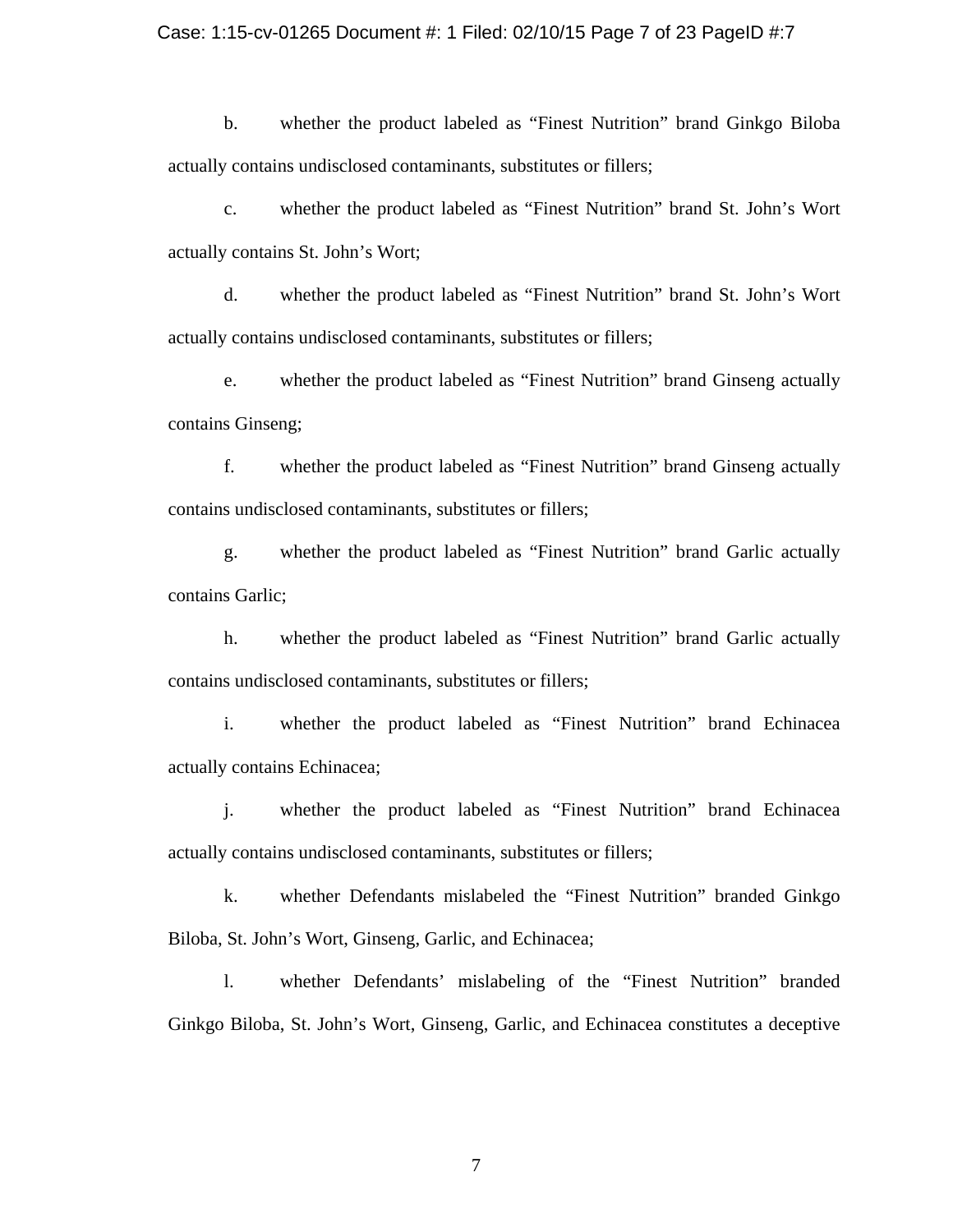### Case: 1:15-cv-01265 Document #: 1 Filed: 02/10/15 Page 8 of 23 PageID #:8

trade practice in violation of the Illinois Consumer Fraud and Deceptive Business Practices Act, 815 ILCS 505/1, *et. seq.* (the "**Act**");

m. whether Defendants' mislabeling of the ""Finest Nutrition" branded Ginkgo Biloba, St. John's Wort, Ginseng, Garlic, and Echinacea constitutes a breach of express warranty;

n. whether Defendants' mislabeling of the ""Finest Nutrition" branded Ginkgo Biloba, St. John's Wort, Ginseng, Garlic, and Echinacea constitutes a breach of implied warranty of merchantability;

o. whether Defendants' mislabeling of the "Finest Nutrition" branded Ginkgo Biloba, St. John's Wort, Ginseng, Garlic, and Echinacea constitutes a breach of implied warranty of fitness for a particular purpose;

p. whether Defendants were unjustly enriched by Plaintiff and Class Members who purchased the mislabeled Herbal Supplements;

q. whether Plaintiff and Class Members have sustained damages as a result of the conduct alleged herein and, if so, what is the proper measure of such damages; and

r. whether Plaintiff and Class Members are entitled to injunctive or other equitable relief.

### **Typicality**

29. Plaintiff's claims are typical of the claims of the Class Members, as Plaintiff and Class Members have been injured by Defendants' uniform misconduct – the mislabeling, marketing and selling of "Finest Nutrition" branded Ginkgo Biloba, St. John's Wort, Ginseng, Garlic, and Echinacea that does not actually contain the named ingredients, but rather contains undisclosed contaminants and fillers that are not identified on the product labels.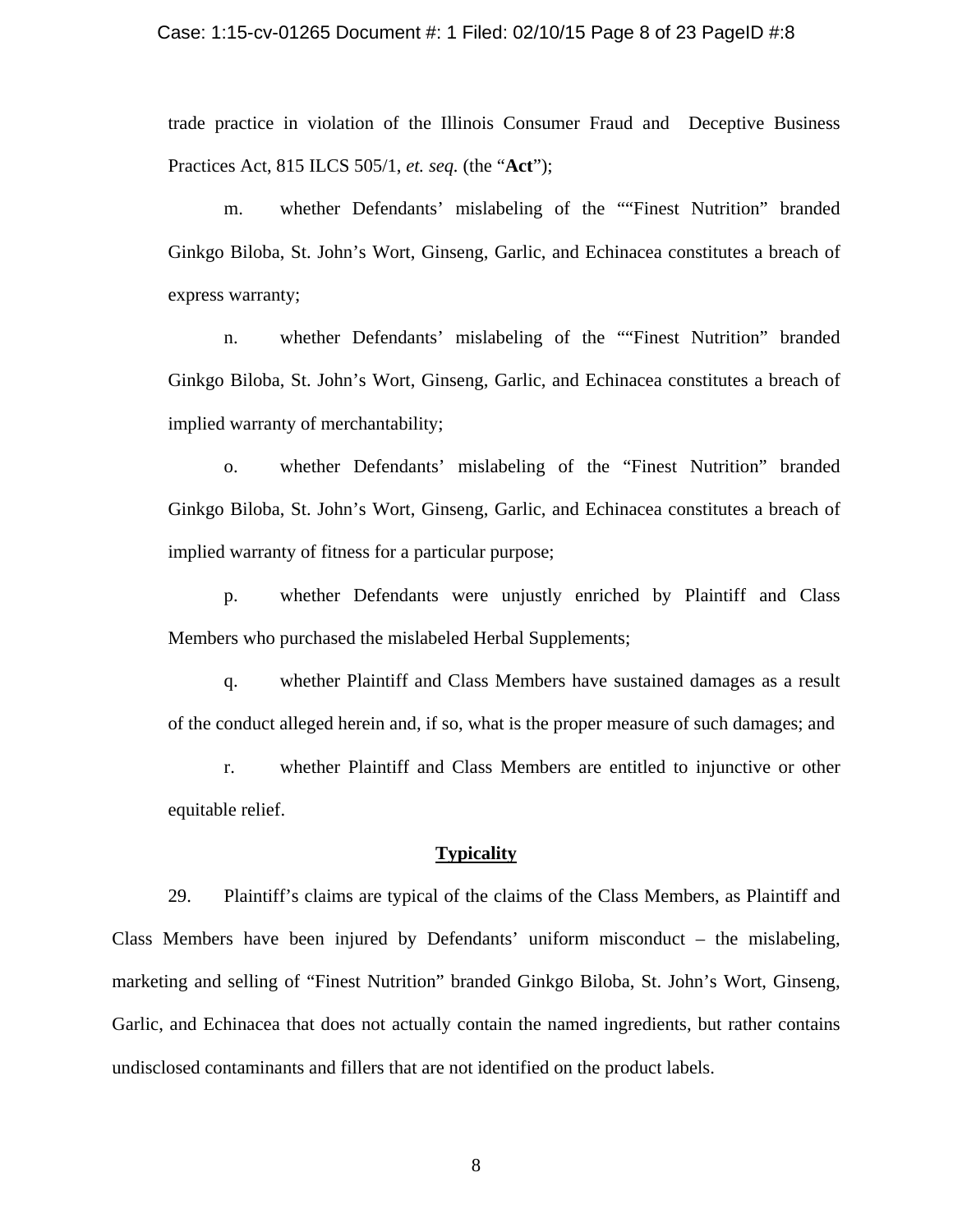## Case: 1:15-cv-01265 Document #: 1 Filed: 02/10/15 Page 9 of 23 PageID #:9

30. Plaintiff shares the aforementioned facts and legal claims and questions with all putative Class Members. Further, a sufficient relationship exists between Defendants' uniform misconduct and the damages sustained by Plaintiff and putative Class Members.

### **Adequacy**

31. Plaintiff will fairly and adequately protect the interests of the Class and is committed to the vigorous prosecution of this action. Plaintiff has retained counsel experienced in complex consumer class action litigation and matters specifically involving consumer labeling claims. Plaintiff has no interest adverse or antagonistic to those of the Class.

### **Superiority**

32. A class action is superior to other available methods for the fair and efficient adjudication of this controversy. Individual joinder of all Class Members' claims is impracticable or impossible for at least the following reasons:

- a. The Class claims predominate over any questions of law or fact (if any) affecting only individual Class Members;
- b. Absent a Class, the Class Members will continue to suffer damage and Defendants' illegal conduct will continue without remedy;
- c. Given the size of individual Class Members' claims, few (if any) putative Class Members could afford to or would seek legal redress individually for the wrongs Defendants committed and continues to commit against them, and absent Class Members have no substantial interest in individually controlling the prosecution of individual actions;

d. Individualized litigation would create the danger of inconsistent or contradictory judgments arising from the same set of facts, while also increasing the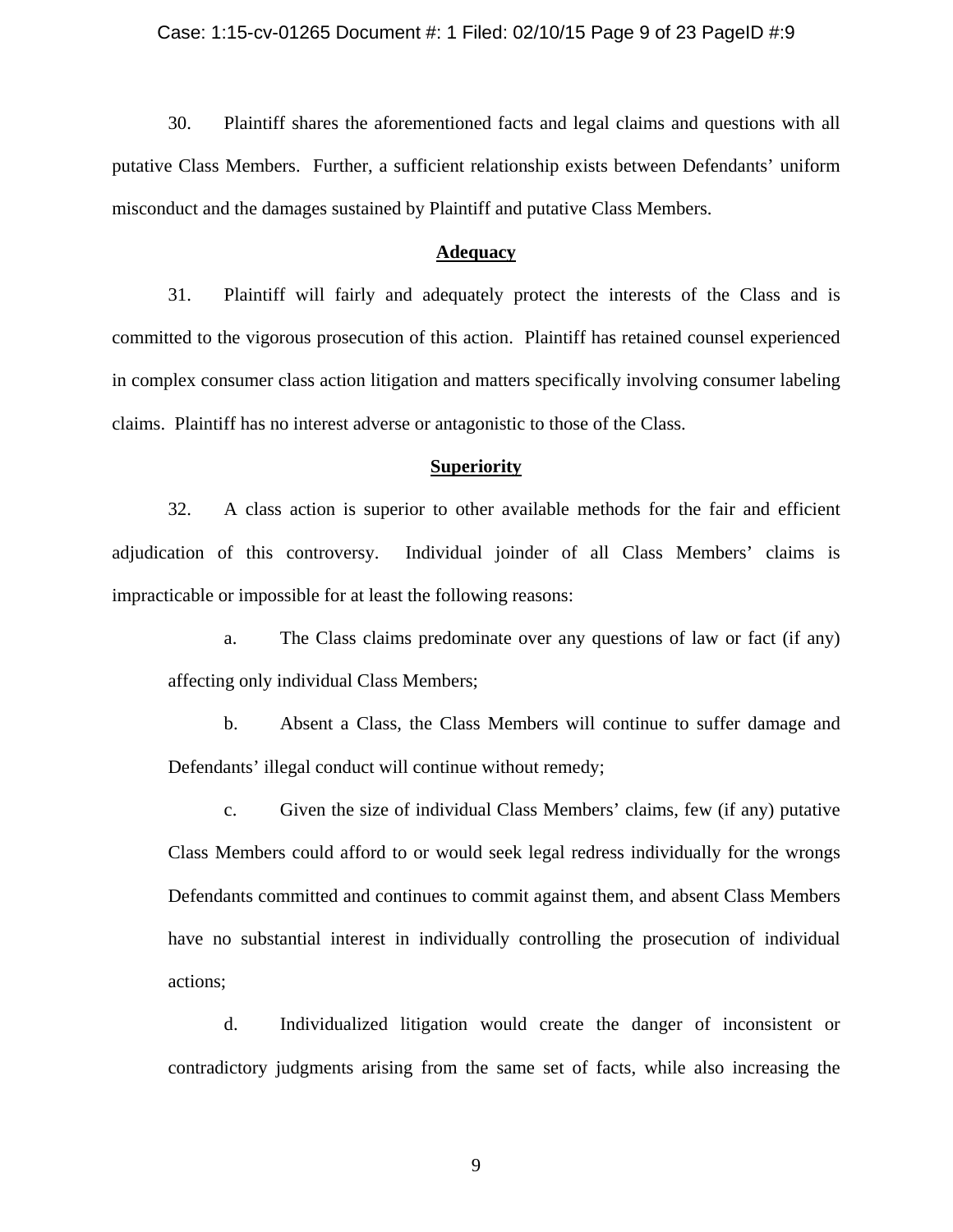### Case: 1:15-cv-01265 Document #: 1 Filed: 02/10/15 Page 10 of 23 PageID #:10

delay and expense to all parties and the courts. Comparatively, the class action device provides economies of scale and allows Class Members' claims to be comprehensively administered and uniformly adjudicated in a single proceeding;

e. When the liability of Defendants has been adjudicated, claims of all Class Members can be administered efficiently and determined uniformly by the Court;

f. No difficulty impedes the action's management by the Court as a class action, which is the best available means by which Plaintiff and Class Members can seek redress for the damages caused to them by Defendants' uniform misconduct;

g. The litigation and trial of Plaintiff's claims are manageable;

h. Defendants have acted and/or refused to act on grounds generally applicable to Plaintiff and the Class by mislabeling and selling "Finest Nutrition" branded Ginkgo Biloba, St. John's Wort, Ginseng, Garlic, and Echinacea that does not actually contain the named ingredients, but does contain undisclosed contaminants and fillers, rendering just and appropriate final injunctive relief for the Class; and

i. Because Plaintiff seeks injunctive relief and corresponding equitable relief for the entire Class, the prosecution of separate actions by individual Class Members would create a risk of inconsistent or varying adjudications with respect to individual Class Members, and establishing incompatible standards of conduct for Defendants. Additionally, bringing individual claims would burden the courts and result in an inefficient method of resolving this action. As a practical matter, adjudications with respect to individual Class Members would be dispositive of the interests of other Class Members who are not parties to the adjudication and may impair or impede their ability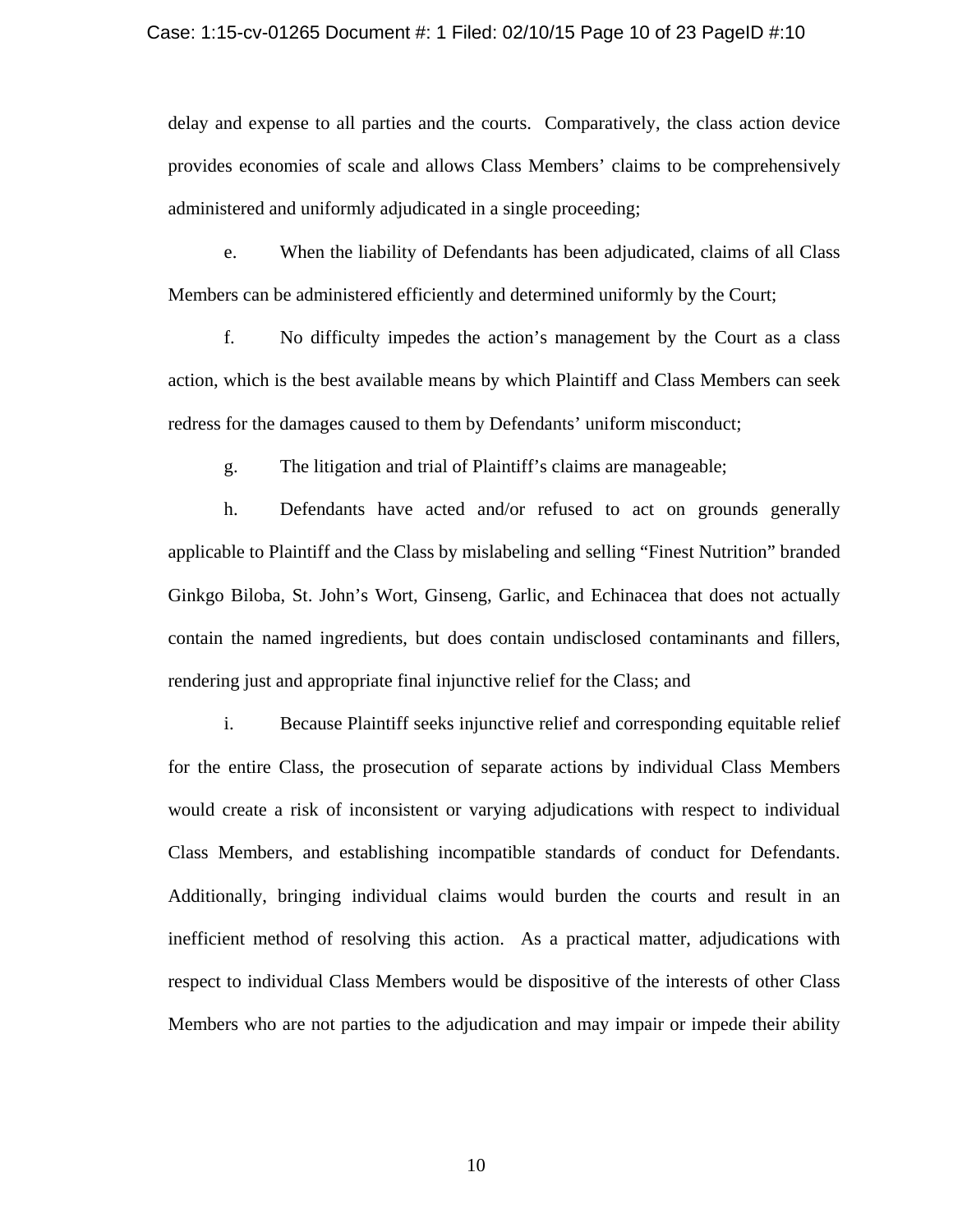### Case: 1:15-cv-01265 Document #: 1 Filed: 02/10/15 Page 11 of 23 PageID #:11

to protect their respective interests. Consequently, class treatment is a superior method for adjudication of the issues in this case.

## **Fraudulent Concealment**

33. Throughout the Class period, Defendants knew and affirmatively concealed from Plaintiff and Class Members that, contrary to its labelling, the "Finest Nutrition" branded Ginkgo Biloba, St. John's Wort, Ginseng, Garlic, and Echinacea did not actually contain the named ingredients, but rather contained undisclosed contaminants, substitutes and fillers.

34. Defendants had a duty to disclose to Plaintiff and Class Members the actual ingredients of the above-described Herbal Supplements. Notwithstanding their duty, Defendants never disclosed to Plaintiff and Class Members that "Finest Nutrition" branded Ginkgo Biloba, St. John's Wort, Ginseng, Garlic, and Echinacea do not contain the named ingredients, but rather contained undisclosed contaminants, substitutes and fillers.

35. Despite exercising reasonable diligence, Plaintiff and Class Members could not have discovered Defendants' affirmative concealment and mislabeling of the Herbal Supplements. Thus, running of the statute of limitations has been tolled with respect to any claims that Plaintiff or Class Members have brought or could have brought as a result of the uniform unlawful conduct described herein.

36. Defendants are further estopped from asserting any statute of limitations defense to the claims alleged herein by virtue of their acts of fraudulent concealment.

## **COUNT I - VIOLATION OF THE ILLINOIS CONSUMER FRAUD AND DECEPTIVE BUSINESS PRACTICES ACT, 815 ILCS 505/1,** *et. seq***.**

37. Plaintiff restates and realleges the allegations of paragraphs 1 through 36 as if fully stated herein.

38. Plaintiff asserts this cause of action on behalf of himself and the Class.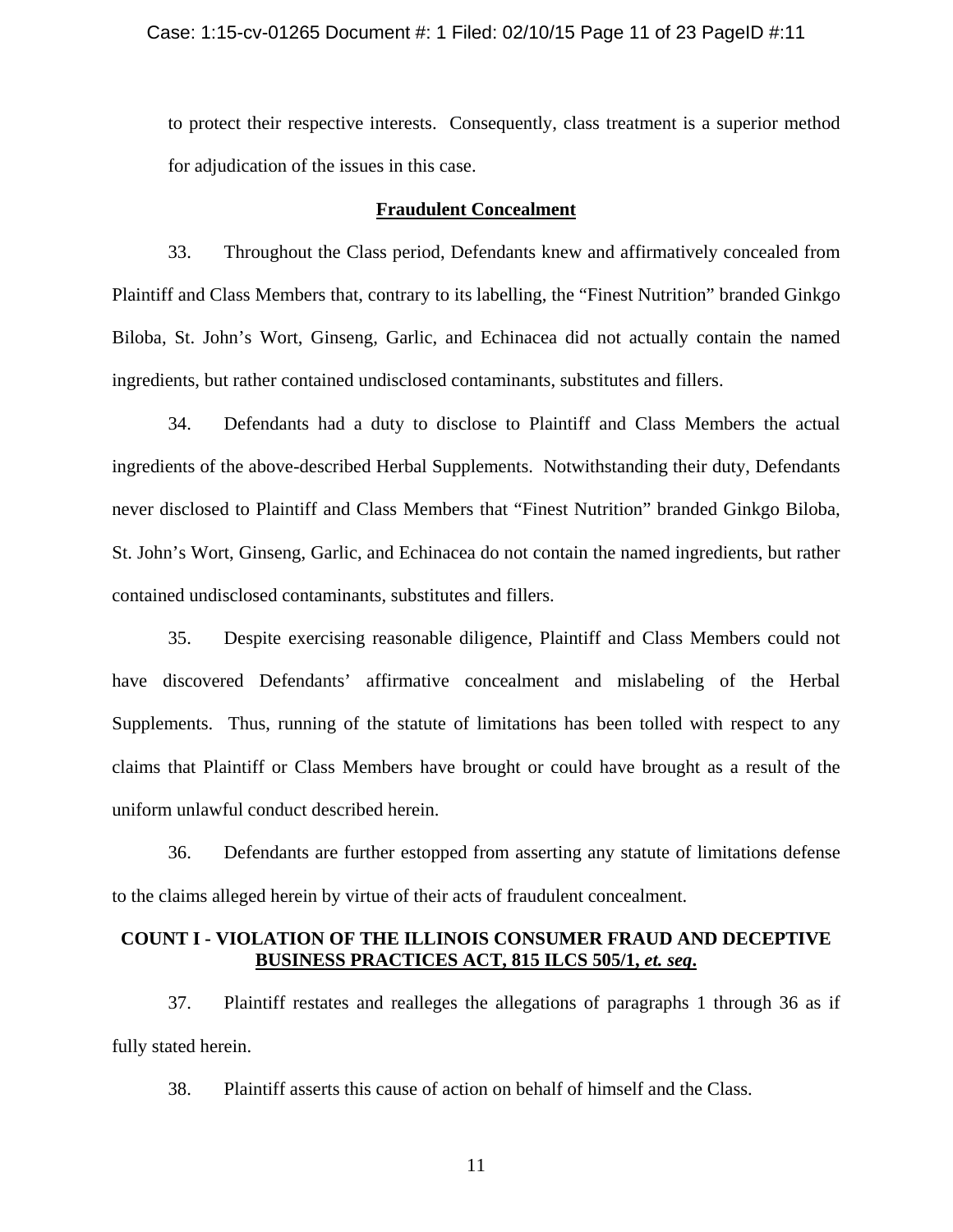## Case: 1:15-cv-01265 Document #: 1 Filed: 02/10/15 Page 12 of 23 PageID #:12

39. At all times relevant hereto, there was in full force and effect the Illinois

Consumer Fraud and Deceptive Business Practices Act, 815 ILCS 505/1, *et. seq*. ("**Act**")

40. Section 2 of the Act provides in relevant part as follows:

Unfair methods of competition and unfair or deceptive acts or practices, including but not limited to the use of or employment of any deception, fraud, false pretense, false promise, misrepresentation or the concealment, suppression or omission of any material fact, with intent that others rely upon the concealment, suppression or omission of such material fact, or the use or employment of any practice described in Section 2 of the "Uniform Deceptive Trade Practices Act," approved August 5, 1965, in the conduct of any trade or commerce are hereby declared unlawful whether any person has in fact been misled, deceived or damaged thereby. In construing this section, consideration shall be given to the interpretations of the Federal Trade Commission and the federal courts relating to Section 5(a) of the Federal Trade Commission Act.

815 ILCS 505/2 (footnotes omitted).

- 41. Plaintiff and Class Members are consumers within the meaning of the Act, given that Defendants' business activities involve trade or commerce, are addressed to the market generally, and implicate consumer protection concerns.
	- 42. Section 2 of the Act renders unlawful the "use or employment of any deception

[including the] concealment, suppression or omission of any material fact, with intent that others rely upon the concealment, suppression or omission of such material fact ... in the conduct of any trade or commerce…" Illinois case law holds that reliance on the deception is not an element of a consumer fraud claim.

43. By labeling the "Finest Nutrition" branded Herbal Supplements as "Ginkgo Biloba," "St. John's Wort," "Ginseng," "Garlic," and "Echinacea," Defendants represented that these products actually contained the named ingredients.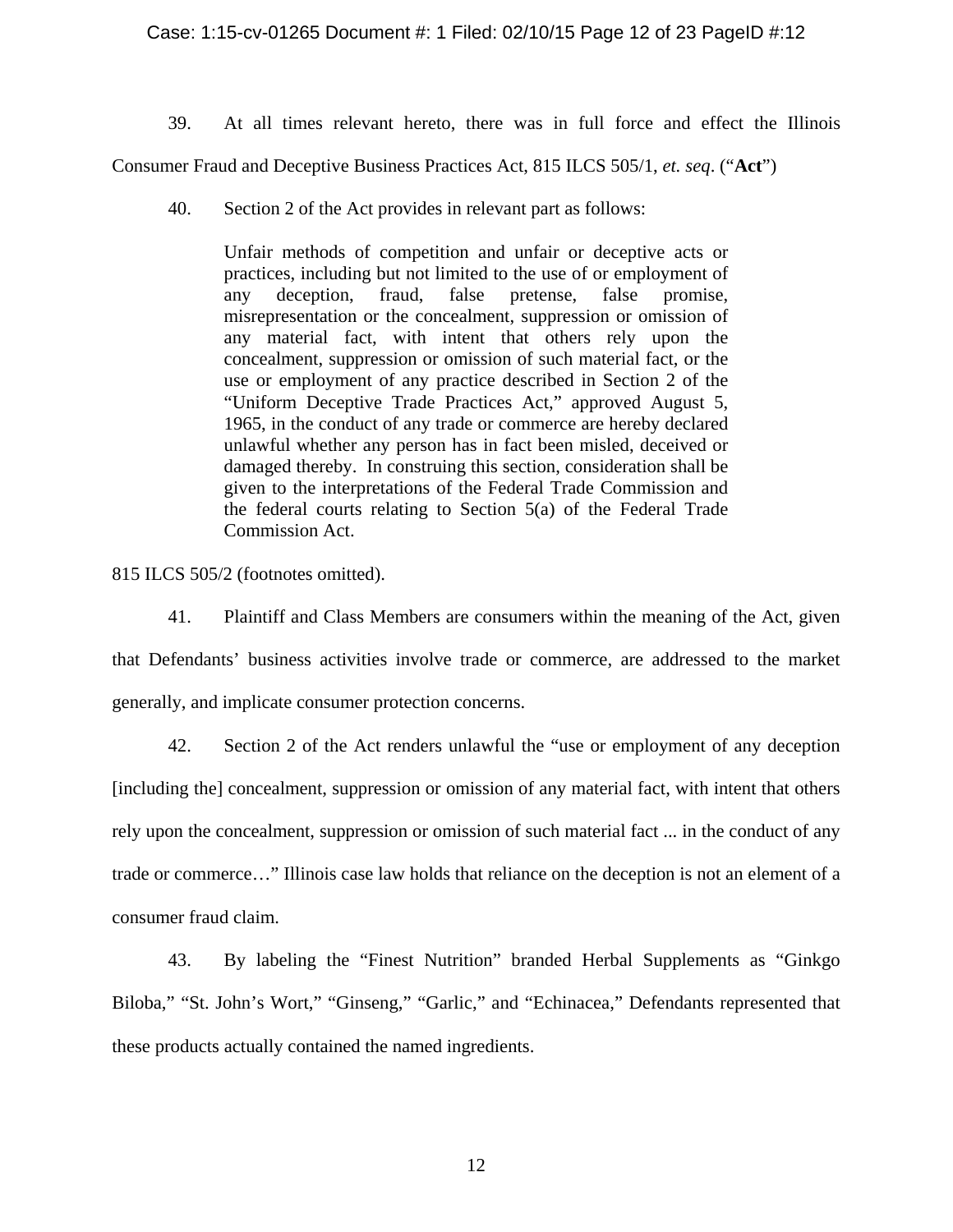#### Case: 1:15-cv-01265 Document #: 1 Filed: 02/10/15 Page 13 of 23 PageID #:13

44. As described above, these products do not actually contain the herbs listed on their labels, but instead, contains contaminants and fillers not disclosed on the product labels.

45. In mislabeling the Product and failing to disclose that it does not contain Ginkgo Biloba, and does contain undisclosed contaminants and fillers, Defendants violated the Act.

46. Consumers, such as Plaintiff and Class Members, were entitled to disclosure of the fact that Defendants' Herbal Supplements do not contain the herbs listed on their labels, but instead, contain undisclosed contaminants and fillers because: (a) the absence of the named ingredient and inclusion of undisclosed others is a material fact in a consumer's decision-making process; and (b) without Defendants' disclosure, consumer would not know that the products do not contain what is represented on their labels. These facts were material to consumers' decisions whether to purchase Defendants' Herbal Supplements.

47. Plaintiff and any other consumers acting reasonably in the same circumstances likely would be deceived and believe that Defendants' Herbal Supplements actually contained the herbs listed on the labels, and also believe that the products did not contain undisclosed contaminants and fillers.

48. Defendants intended that Plaintiff and the Class would rely on the deception by purchasing the Herbal Supplements, unaware of the material facts and omissions described above. This conduct constitutes consumer fraud within the meaning of the Act.

49. Plaintiff and Class Members have been damaged by Defendants' deception because they purchased the Herbal Products that did not contain the herbs listed on the labels, but did include undisclosed contaminants and fillers.

50. Defendants' actions constitute unconscionable, deceptive, or unfair acts or practices because, as alleged above, *inter alia*, Defendant engaged in mislabeling, and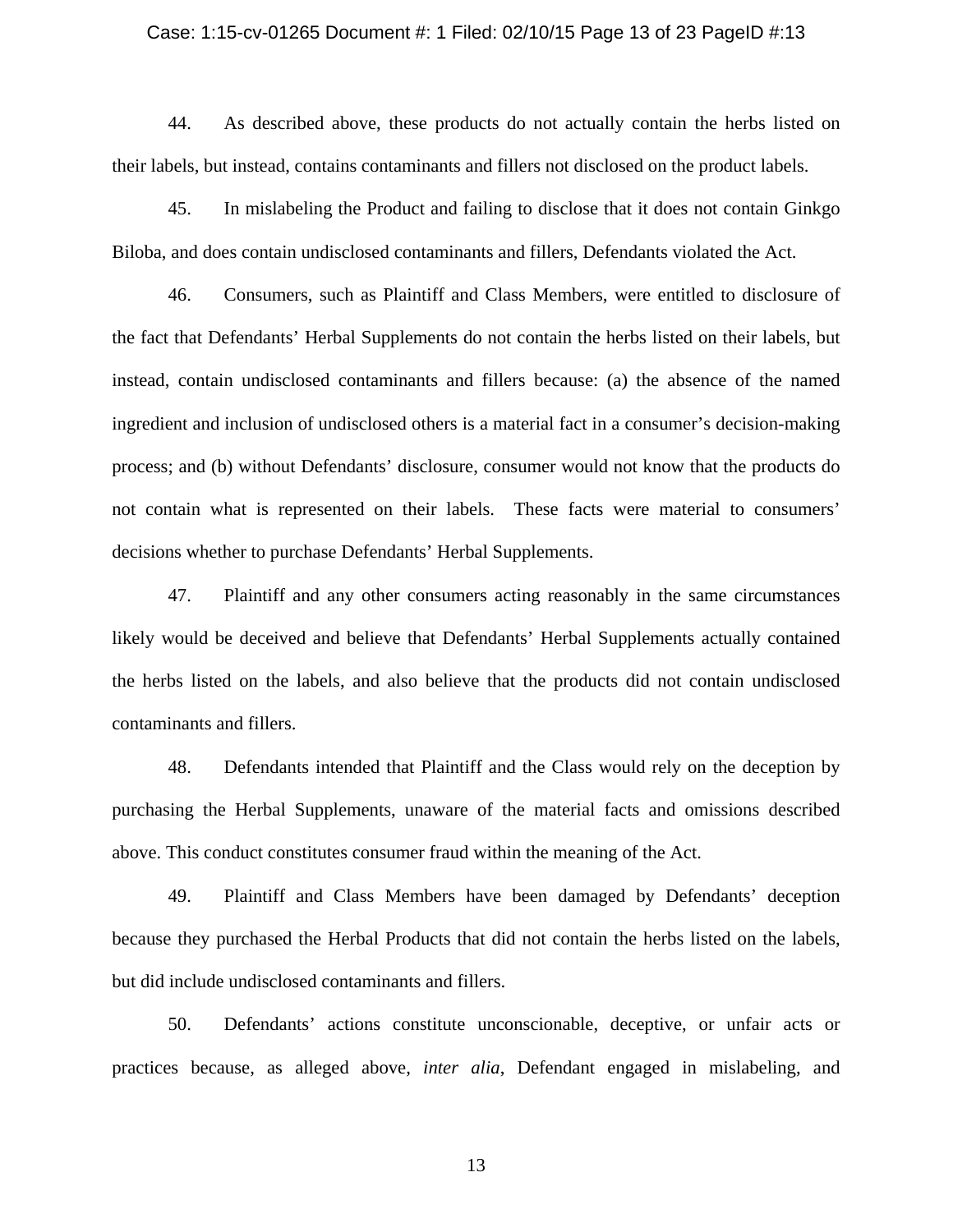### Case: 1:15-cv-01265 Document #: 1 Filed: 02/10/15 Page 14 of 23 PageID #:14

misrepresented and omitted material facts regarding their Herbal Supplements, thereby offending an established public policy, and engaging in immoral, unethical, oppressive, and unscrupulous activities that are substantially injurious to consumers.

51. If Defendants had disclosed the above facts, Plaintiff and Class Members could have (and would have) avoided economic injury by making informed decisions not to purchase Defendant's Herbal Supplements.

52. As a direct and proximate result of the unconscionable, unfair, and deceptive acts or practices alleged herein, Plaintiff and Class Members have been damaged and are entitled to recover actual damages to the extent permitted by law, including class action rules, in an amount to be proven at trial. In addition, Plaintiff and the Class seek equitable relief and to enjoin Defendants on the terms that the Court considers reasonable, and also seek reasonable attorney fees.

53. Plaintiff and the Class reserve the right to allege other violations of the Act to the extent that Defendants conduct may be ongoing.

## **COUNT II - BREACH OF EXPRESS WARRANTY**

54. Plaintiff realleges and incorporates by reference paragraphs 1 through 36 above as if fully set forth herein.

55. Plaintiff brings this claim individually and on behalf of the Members of the Class.

56. Defendants, as the marketers, sellers and distributors, expressly warranted that the "Finest Nutrition" branded Ginkgo Biloba, St. John's Wort, Garlic, Ginseng and Echinacea products contained Ginkgo Biloba, St. John's Wort, Garlic, Ginseng and Echinacea.

57. In fact, the "Finest Nutrition" branded Ginkgo Biloba, St. John's Wort, Garlic, Ginseng, and Echinacea were adulterated and, rather than including the actual herbs listed in the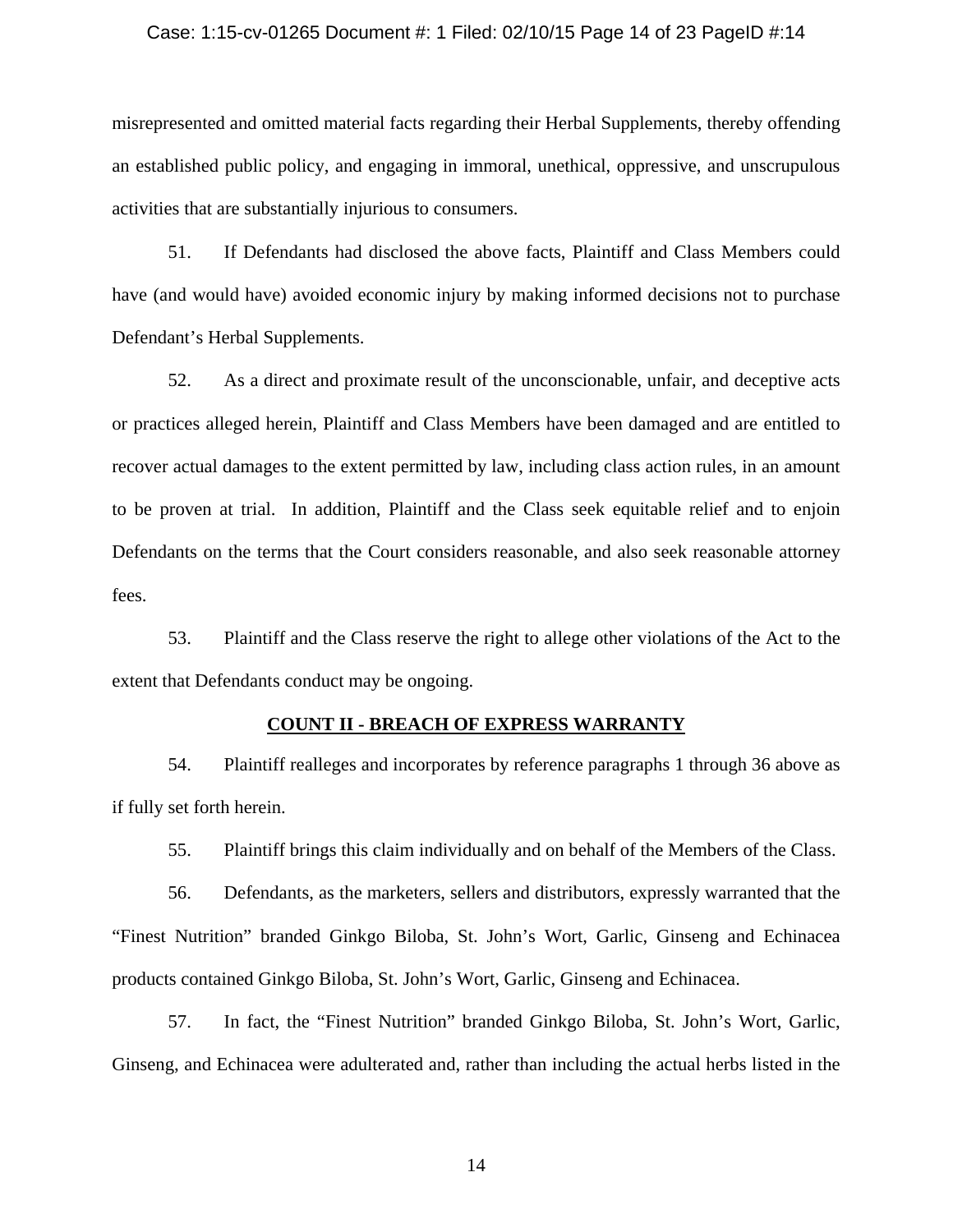#### Case: 1:15-cv-01265 Document #: 1 Filed: 02/10/15 Page 15 of 23 PageID #:15

ingredients, these products contained contaminants, substitutes and fillers not listed on the product labels.

58. As a direct and proximate cause of Defendants' breach of express warranty, Plaintiff and Class Members have been injured because they would not have purchased the "Finest Nutrition" Ginkgo Biloba, St. John's Wort, Garlic, Ginseng, Echinacea and Saw Palmetto products had they known they did not contain the ingredients listed on the product label.

## **COUNT III – BREACH OF IMPLIED WARRANTY OF MERCHANTABILITY**

59. Plaintiff realleges and incorporates by reference paragraphs 1 through 36 above as if fully set forth herein.

60. Plaintiff brings this claim individually and on behalf of the Members of the Class.

61. Defendants, as the marketers, sellers and distributors, impliedly warranted that the "Finest Nutrition" branded Ginkgo Biloba, St. John's Wort, Garlic, Ginseng and Echinacea were, in fact, Ginkgo Biloba, St. John's Wort, Garlic, Ginseng and Echinacea.

62. Defendants breached the warranty implied in the contract for the sale of "Finest Nutrition" branded Ginkgo Biloba, St. John's Wort, Garlic, Ginseng and Echinacea because these products could not pass without objection in the trade under the contract description, the goods were not of fair average quality within the description, and the goods were unfit for their intended and ordinary purpose because the "Finest Nutrition" branded Ginkgo Biloba, St. John's Wort, Garlic, Ginseng, and Echinacea are adulterated products that do not contain the listed herbs and, instead, contain contaminants, substitutes and fillers not listed on the product labels. As a result, Plaintiff and Class Members did not receive the goods as impliedly warranted by Defendants to be merchantable.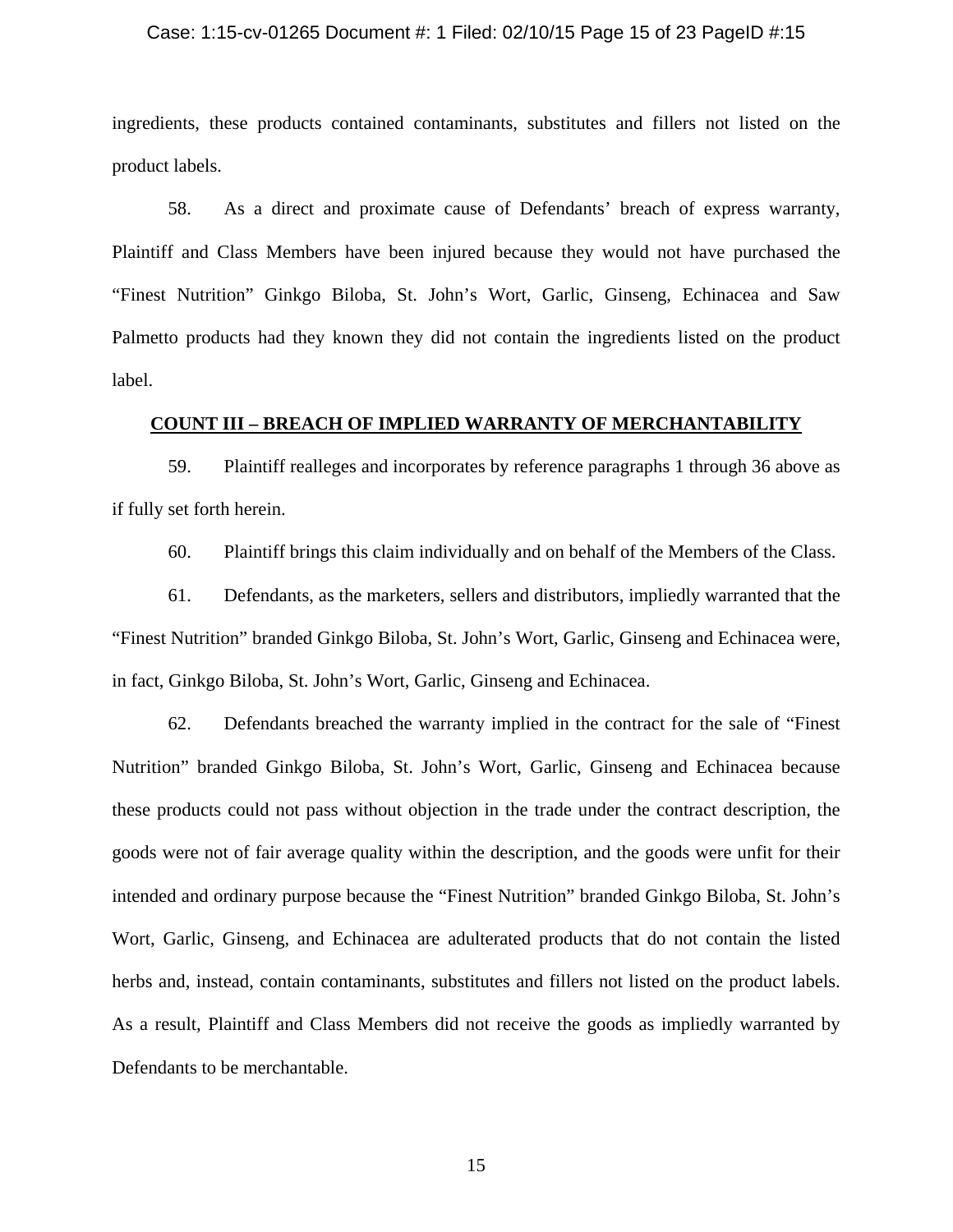#### Case: 1:15-cv-01265 Document #: 1 Filed: 02/10/15 Page 16 of 23 PageID #:16

63. Plaintiff and Class Members purchased "Finest Nutrition" branded Ginkgo Biloba, St. John's Wort, Garlic, Ginseng, and Echinacea in reliance upon Defendants' skill and judgment, and the implied warranties of fitness for the purpose.

64. "Finest Nutrition" branded Ginkgo Biloba, St. John's Wort, Garlic, Ginseng, and Echinacea was not altered by Plaintiff or Class Members.

65. "Finest Nutrition" branded Ginkgo Biloba, St. John's Wort, Garlic, Ginseng, and Echinacea was defective when it left the exclusive control of Defendants.

66. Defendants knew that their "Finest Nutrition" branded Ginkgo Biloba, St. John's Wort, Garlic, Ginseng, and Echinacea would be purchased and used without additional testing by Plaintiff and Class Members.

67. "Finest Nutrition" branded Ginkgo Biloba, St. John's Wort, Garlic, Ginseng and Echinacea were defectively designed and unfit for their intended purpose, and Plaintiff and Class Members did not receive the goods as warranted.

68. As a direct and proximate cause of Defendants' breach of implied warranty, Plaintiff and Class Members have been injured because they would not have purchased the "Finest Nutrition" branded Ginkgo Biloba, St. John's Wort, Garlic, Ginseng, and Echinacea products had they known that they did not contain the ingredients listed on the product labels.

# **COUNT IV – BREACH OF IMPLIED WARRANTY OF FITNESS FOR A PARTICULAR PURPOSE**

69. Plaintiff realleges and incorporates by reference paragraphs 1 through 36 above as if fully set forth herein.

70. Plaintiff brings this claim individually and on behalf of the Members of the Class.

71. Defendants marketed, distributed and/or sold "Finest Nutrition" branded Ginkgo Biloba, St. John's Wort, Garlic, Ginseng, and Echinacea with implied warranties that these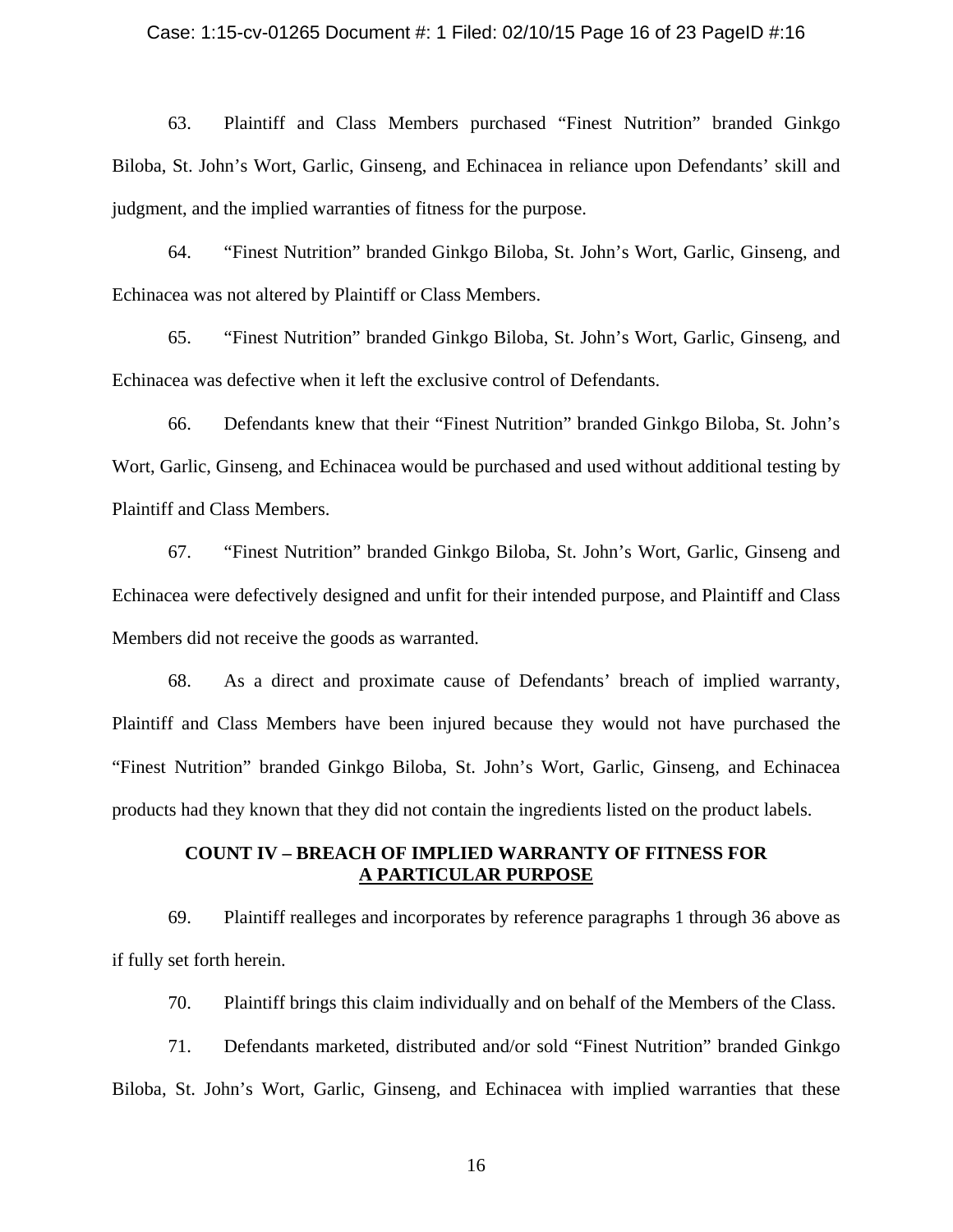#### Case: 1:15-cv-01265 Document #: 1 Filed: 02/10/15 Page 17 of 23 PageID #:17

products were fit for their intended purposes and that they were, in fact, Ginkgo Biloba, St. John's Wort, Garlic, Ginseng, and Echinacea. At the time that "Finest Nutrition" branded Ginkgo Biloba, St. John's Wort, Garlic, Ginseng, and Echinacea were sold, Defendants knew or had reason to know that Plaintiff and Class Members were relying on Defendants' skill and judgment to select or furnish products that were suitable for sale.

72. Plaintiff and Class Members purchased "Finest Nutrition" branded Ginkgo Biloba, St. John's Wort, Garlic, Ginseng, and Echinacea in reliance upon Defendants' implied warranties.

73. Defendants' "Finest Nutrition" branded Ginkgo Biloba, St. John's Wort, Garlic, Ginseng, and Echinacea were not altered by Plaintiff or Class Members.

74. As a direct and proximate cause of Defendants' breach of implied warranty, Plaintiff and Class Members have been injured because they would not have purchased the "Finest Nutrition" branded Ginkgo Biloba, St. John's Wort, Garlic, Ginseng, and Echinacea products had they known that they did not contain the ingredients listed on the product labels.

# **COUNT V - VIOLATION OF THE MAGNUSON-MOSS WARRANTY ACT, 15 U.S.C. § 2301**

75. Plaintiff realleges and incorporates by reference paragraphs 1 through 36 above as if fully set forth herein.

76. Plaintiff brings this claim individually and on behalf of the Members of the Class.

77. Plaintiff makes this claim under state express warranty law, as allowed under Section 2301(d)(1)(B) of the Magnuson-Moss Warranty Act ("**MMWA**"). Plaintiff incorporates by reference each and every allegation in his second (Breach of Express Warranty), third (Breach of Implied Warranty of Merchantability) and fourth (Breach of Implied Warranty of Fitness for a Particular Purpose) Causes of Action as though fully set forth herein.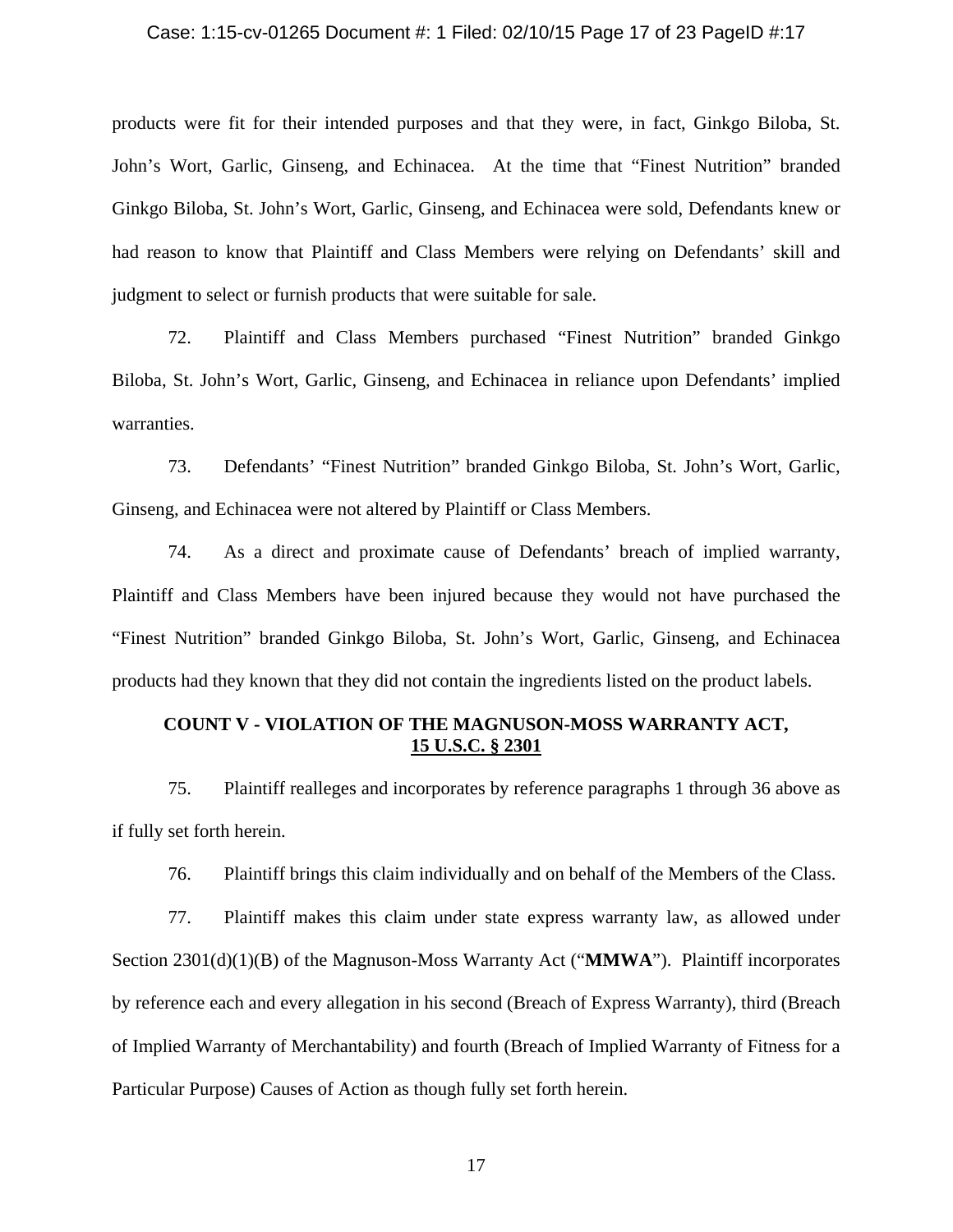#### Case: 1:15-cv-01265 Document #: 1 Filed: 02/10/15 Page 18 of 23 PageID #:18

78. "Finest Nutrition" branded Ginkgo Biloba, St. John's Wort, Garlic, Ginseng, and Echinacea are "consumer products," as defined in 15 U.S.C. §2301(1).

79. Plaintiff and Class Members are "consumers," as defined in 15 U.S.C. §2301(3).

80. Defendants are "suppliers" and "warrantors," as defined in 15 U.S.C. §§ 2301(4) and (5).

81. In connection with the sale of "Finest Nutrition" branded Ginkgo Biloba, St. John's Wort, Garlic, Ginseng, and Echinacea, Defendants issued written warranties within the meaning of 15 U.S.C. §2301(6), which warranted that the Herbal Supplements were, in fact, Ginkgo Biloba, St. John's Wort, Garlic, Ginseng, and Echinacea.

82. In fact, Defendants' "Finest Nutrition" branded Ginkgo Biloba, St. John's Wort, Garlic, Ginseng, and Echinacea are adulterated products that consist of contaminants, substitutes and fillers, as alleged herein.

83. Defendants' breach of the express warranty deprived Plaintiff and Class Members of the benefit of their bargain.

84. By reason of Defendants' breach of warranty, Defendants violated the statutory rights due to Plaintiff and Class Members pursuant to the MMWA, thereby damaging Plaintiff and Class Members.

85. Plaintiff and Class Members were injured as a direct and proximate result of Defendants' breach because they would not have purchased the mislabeled Herbal Supplements had they known that the Supplements did not contain the herbs identified on their labels.

86. As a direct and proximate result of Defendants' breach of express warranty, Plaintiff and Class Members sustained damages and other losses in an amount to be determined at trial.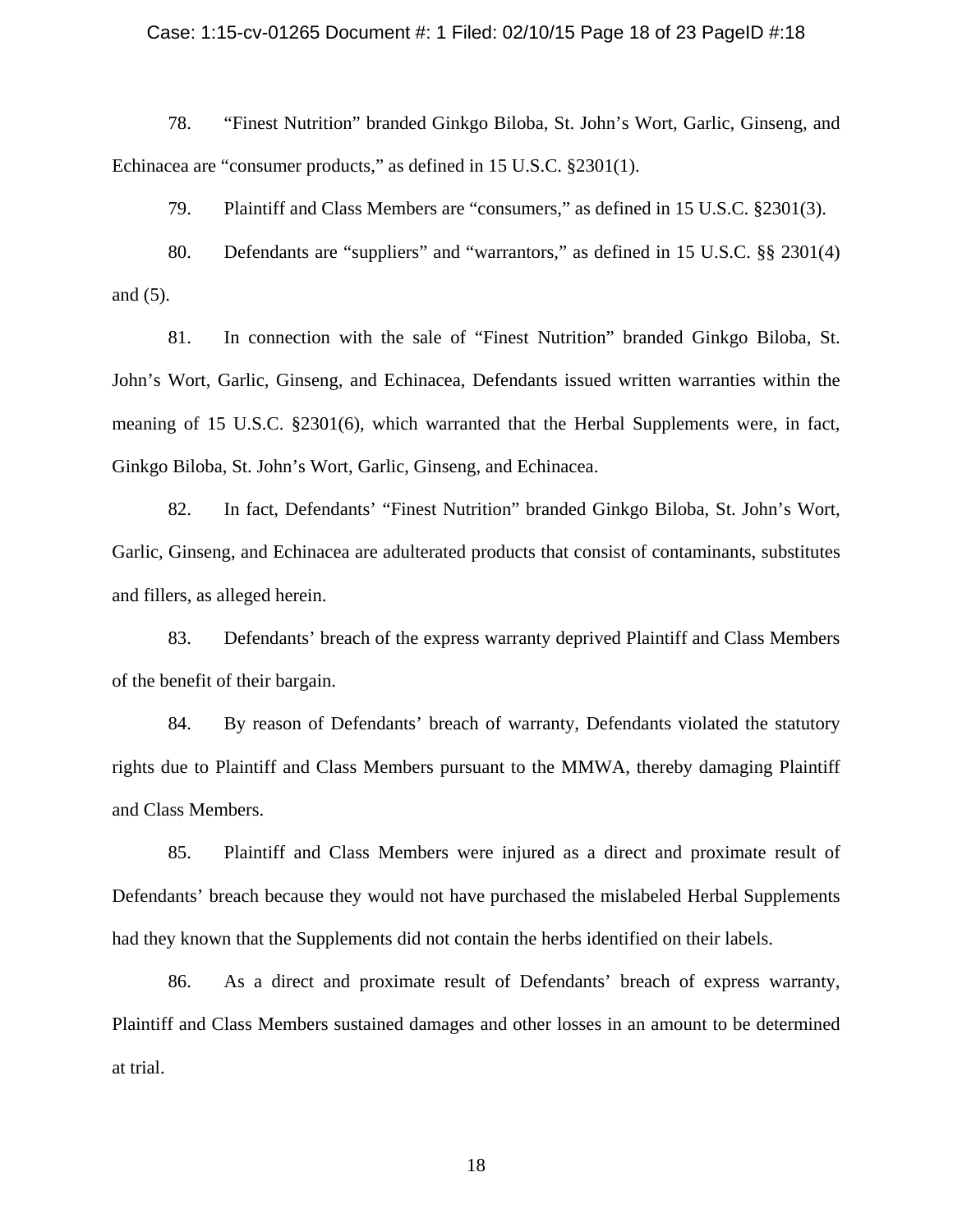#### Case: 1:15-cv-01265 Document #: 1 Filed: 02/10/15 Page 19 of 23 PageID #:19

87. Plaintiff and Class Members are entitled to revoke their acceptance of the "Finest Nutrition" branded Ginkgo Biloba, St. John's Wort, Garlic, Ginseng, and Echinacea, to obtain damages and equitable relief, and to obtain attorney fees and costs under 15 U.S.C. § 2301.

## **COUNT VI – NEGLIGENT MISREPRESENTATION**

88. Plaintiff realleges and incorporates by reference paragraphs 1 through 36 above as if fully set forth herein.

89. Plaintiff brings this claim individually and on behalf of the Members of the Class.

90. As described herein, Defendants represented that their "Finest Nutrition" branded Ginkgo Biloba, St. John's Wort, Garlic, Ginseng, and Echinacea were, in fact, Ginkgo Biloba, St. John's Wort, Garlic, Ginseng, and Echinacea. However, Defendants failed to disclose that these products were actually adulterated products that do not contain the listed herbs and, instead, contain contaminants, substitutes and fillers not listed on the product labels. Defendants had a duty to disclose this information.

91. At the time Defendants made these representations, Defendants knew or should have known that these representations were false or made without knowledge of their truth or veracity.

92. At an absolute minimum, Defendants negligently misrepresented and/or negligently omitted material facts about its "Finest Nutrition" branded Ginkgo Biloba, St. John's Wort, Garlic, Ginseng, and Echinacea.

93. Defendants' negligent misrepresentations and omissions, upon which Plaintiff and Class Members reasonably and justifiably relied, were intended to induce and actually induced Plaintiff and Class Members to purchase "Finest Nutrition" branded Ginkgo Biloba, St. John's Wort, Garlic, Ginseng, and Echinacea.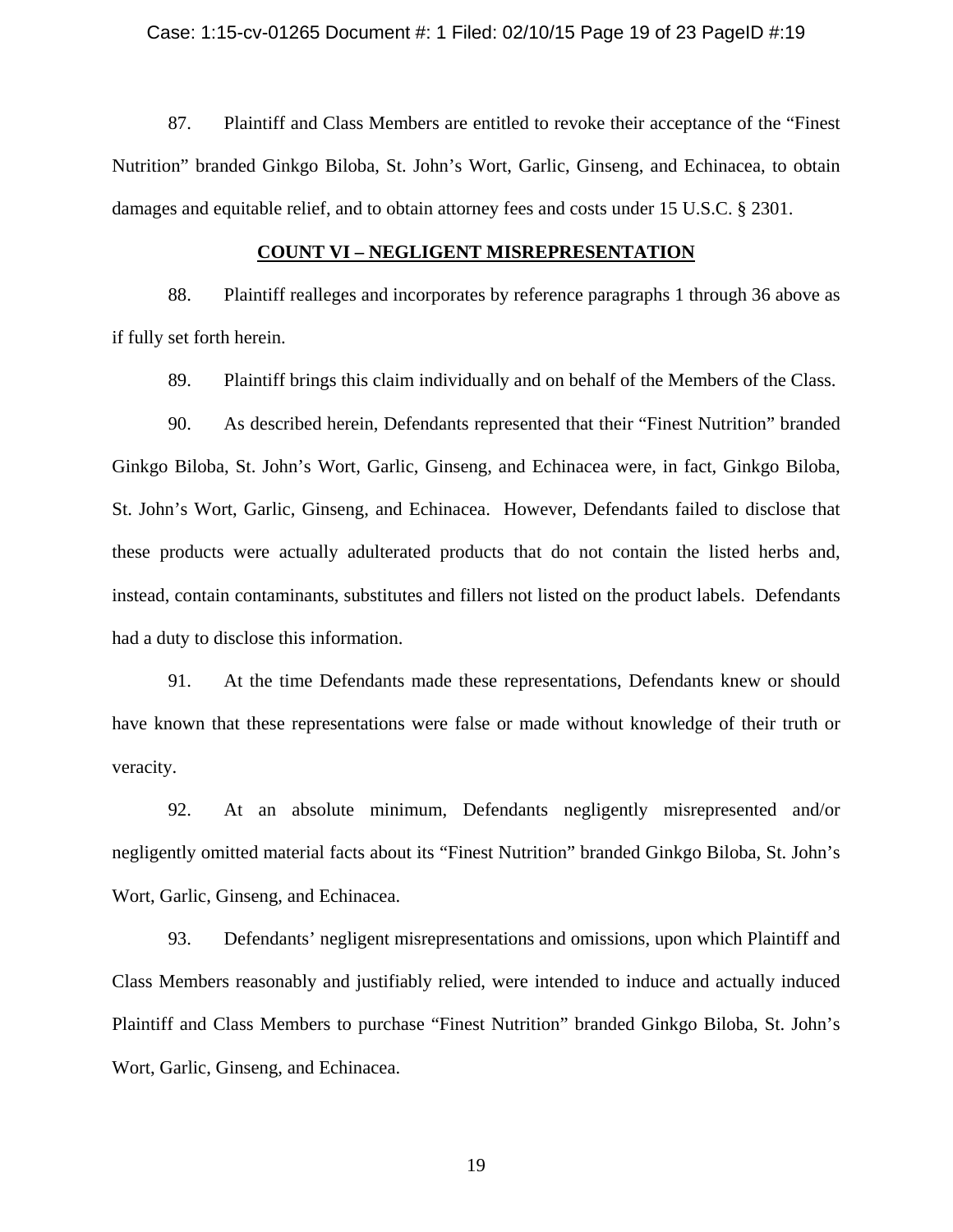#### Case: 1:15-cv-01265 Document #: 1 Filed: 02/10/15 Page 20 of 23 PageID #:20

94. Plaintiff and Class Members would not have purchased "Finest Nutrition" branded Ginkgo Biloba, St. John's Wort, Garlic, Ginseng, and Echinacea if they had known the true facts.

95. The negligent actions of Defendants caused damage to Plaintiff and Class Members who are entitled to damages and other legal and equitable relief as a result.

## **COUNT VII - FRAUD**

96. Plaintiff realleges and incorporates by reference paragraphs 1 through 36 above as if fully set forth herein.

97. Plaintiff brings this claim individually and on behalf of the Members of the Class.

98. As described herein, Defendants provided Plaintiff and Class Members with false or misleading material information and failed to disclose material facts about its "Finest Nutrition" branded Ginkgo Biloba, St. John's Wort, Garlic, Ginseng, and Echinacea, including but not limited to the fact that these products were actually adulterated products that do not contain the listed herbs and, instead, contain contaminants, substitutes and fillers not listed on the product labels.

99. The misrepresentations and omissions made by Defendants, upon which Plaintiff and Class Members reasonably and justifiably relied, were intended to induce and actually induced Plaintiff and Class Members to purchase "Finest Nutrition" branded Ginkgo Biloba, St. John's Wort, Garlic, Ginseng, and Echinacea.

100. The fraudulent actions of Defendants caused damage to Plaintiff and Class Members who are entitled to damages and other legal and equitable relief as a result.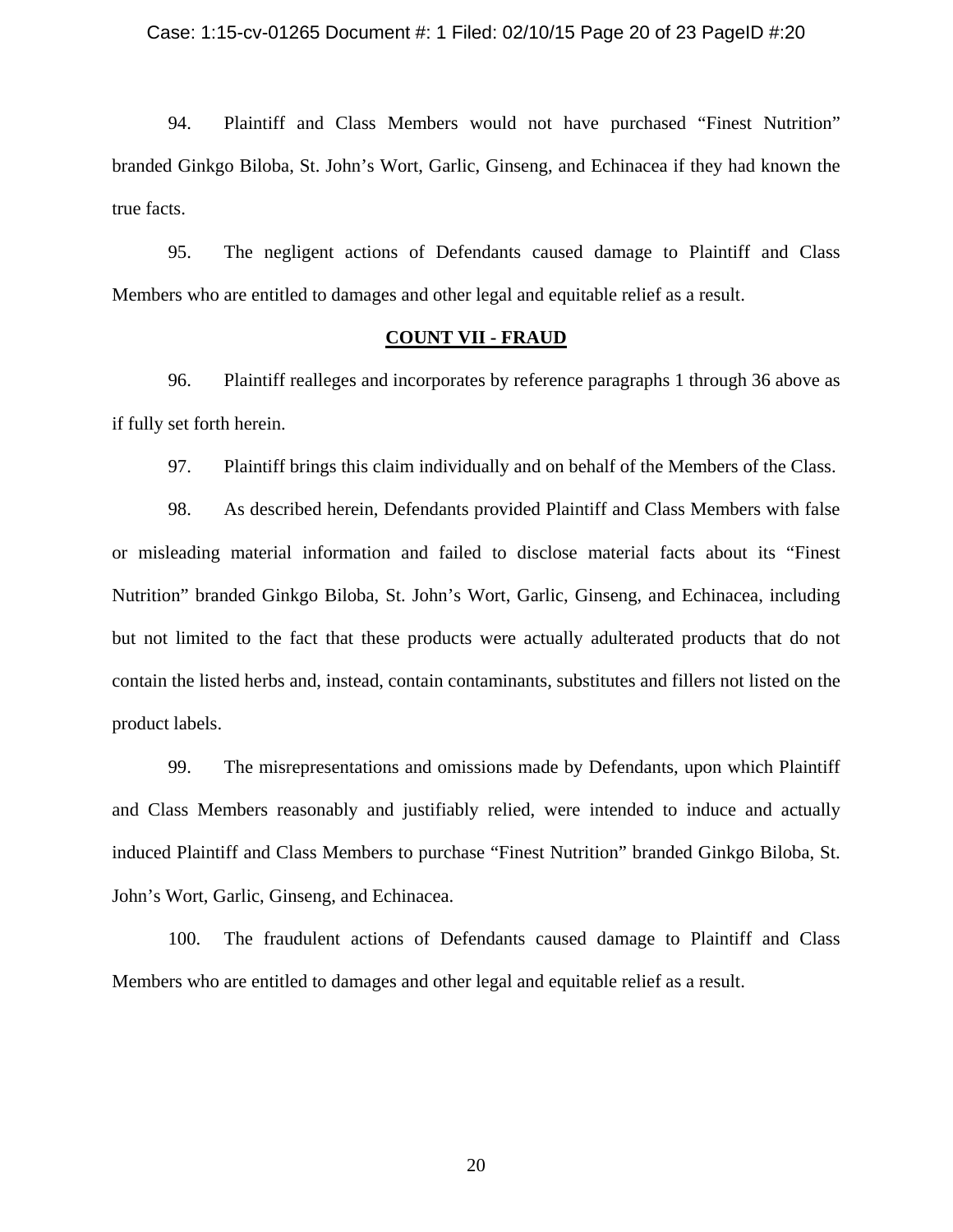## **COUNT VIII - UNJUST ENRICHMENT**

101. Plaintiff restates and realleges the allegations of paragraphs 1 through 36 as if fully stated herein.

102. Plaintiff asserts this cause of action on behalf of himself and the Class.

103. Plaintiff and the Class have conferred a benefit upon Defendants by purchasing "Finest Nutrition" branded Ginkgo Biloba, St. John's Wort, Garlic, Ginseng, and Echinacea.

104. By their deceptive, misleading and unlawful conduct alleged herein, Defendants have unjustly received and retained a benefit at the expense of Plaintiff and Class Members.

105. Under principles of equity and good conscience, Defendants should not be permitted to retain money belonging to Plaintiff and Class Members that it unjustly received as result of its deceptive, misleading and unlawful conduct alleged herein without providing compensation to Plaintiff and Class Members.

106. Plaintiff and the Class have suffered financial loss as a direct result of Defendants' misconduct.

107. Plaintiff and Class Members are entitled to restitution of, disgorgement of, or the imposition of a constructive trust upon all profits, benefits and other compensation obtained by Defendants, and for such other relief that this Court deems proper, as a result of their deceptive, misleading and unlawful conduct.

#### **PRAYER FOR RELIEF**

WHEREFORE, Plaintiff respectfully requests that the Court grant Plaintiff and all putative Class Members the following relief against Defendants: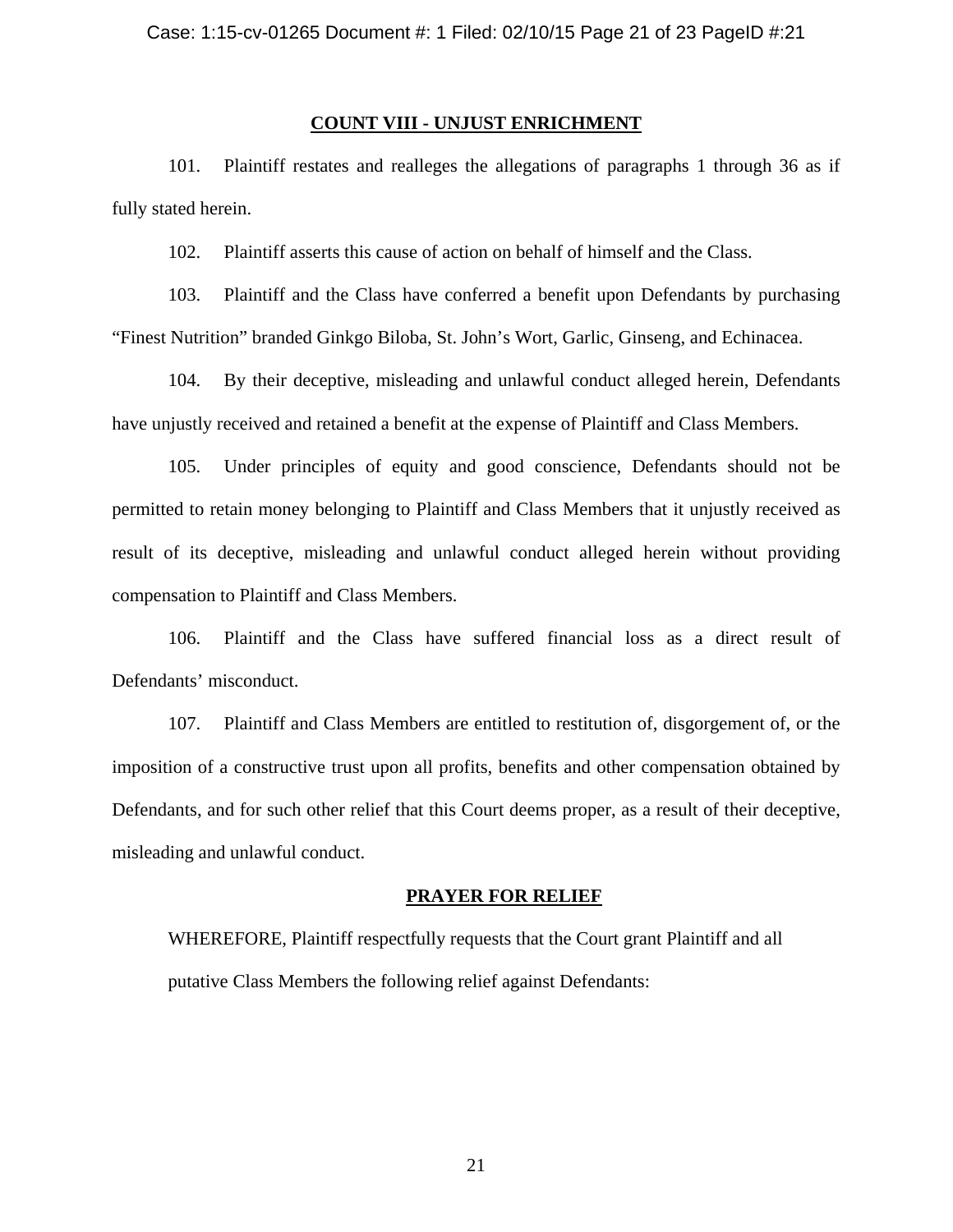## Case: 1:15-cv-01265 Document #: 1 Filed: 02/10/15 Page 22 of 23 PageID #:22

A. An order certifying this matter as a class action pursuant to Federal Rule of Civil Procedure  $23(a)$ ,  $(b)(2)$  and  $(b)(3)$ , certifying the Class defined herein, appoint Plaintiff as Class Representative, and appointing Plaintiff's counsel as Class Counsel; and

B. An award of compensatory damages against Defendants in favor of Plaintiff and the Class for damages sustained as a result of Defendants' wrongdoing;

C. An award of restitution and disgorgement of Defendants' revenues to Plaintiff and the Class;

D. An award of pre- and post-judgment interest;

E. Injunctive relief prohibiting future violations of the law;

F. An award of attorney fees and costs to Plaintiff's counsel; and

G. An award of such other and further relief as may be just and proper.

# **DEMAND FOR JURY TRIAL**

Plaintiff demands a trial by jury on all counts triable by jury.

Dated: February 10, 2015 Respectfully submitted,

# **BAILEY & GLASSER, LLP**

 /s/ Elizabeth Hoskins Dow Elizabeth Hoskins Dow Patrick O. Muench Bailey & Glasser, LLP 3601 McDonough Street Joliet, IL 60435 Telephone: (815) 730-8213 Facsimile: (304) 342-1110 ldow@baileyglasser.com pmuench@baileyglasser.com